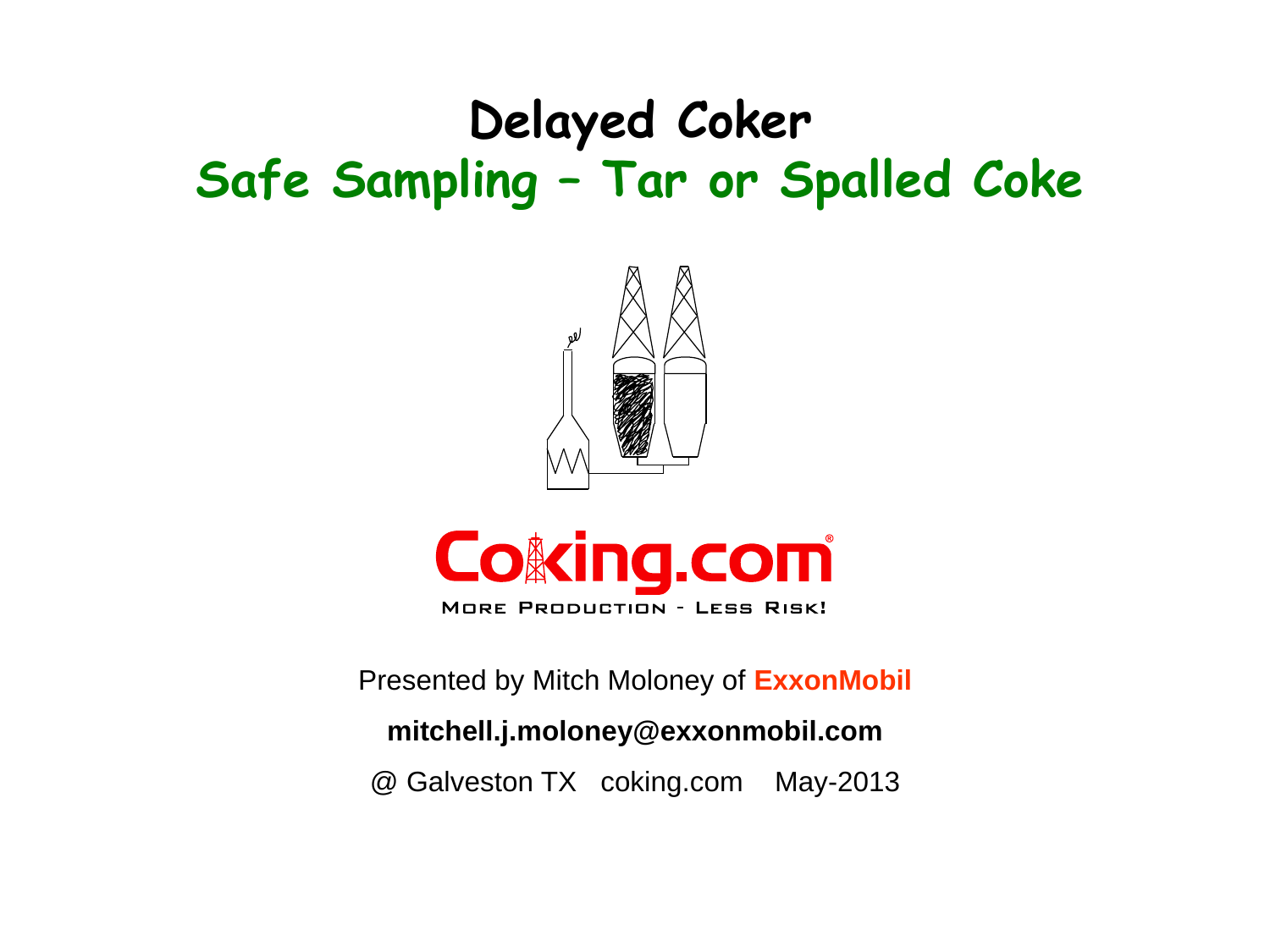## **Safe Sampling – Tar or Spalled Coke**

#### **Topics:**

- (1) Reasons for Sampling Resid
- (2) Background Review => Systems on various coker sites => Types employed
- (3) Sampling Resid Our Practice
- (4) On-Line Analyzer Experience
- (5) Sampling Furnace Effluent during On-Line Spalling => Used at one site



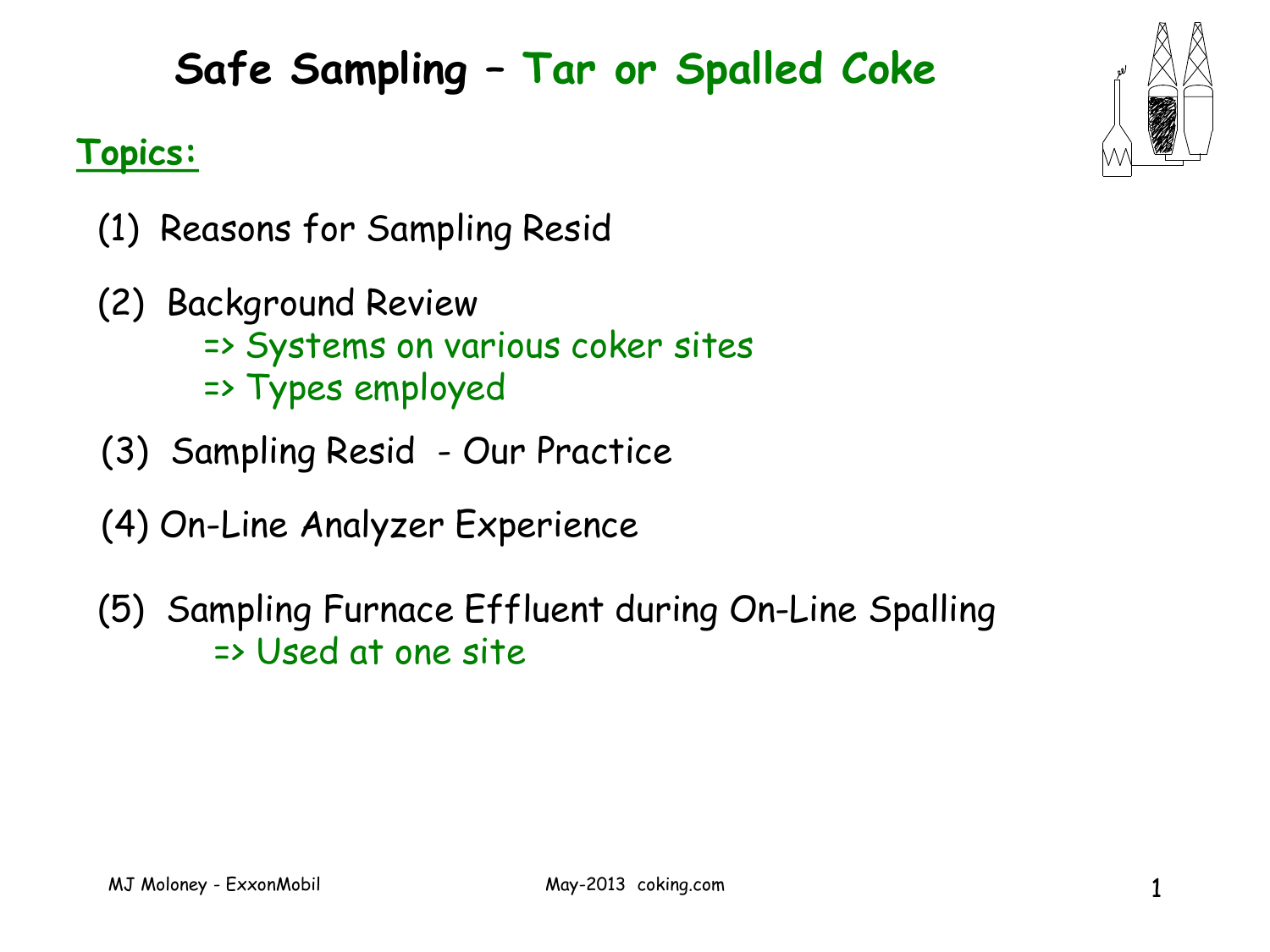#### **Reasons for Sampling Resid:**



Validate CCR or Vis levels are in line with blend plan projections

Material Balance Validation

Performance testing

New feed trials

Unit Monitoring & Optimization

Pilot plant feed gathering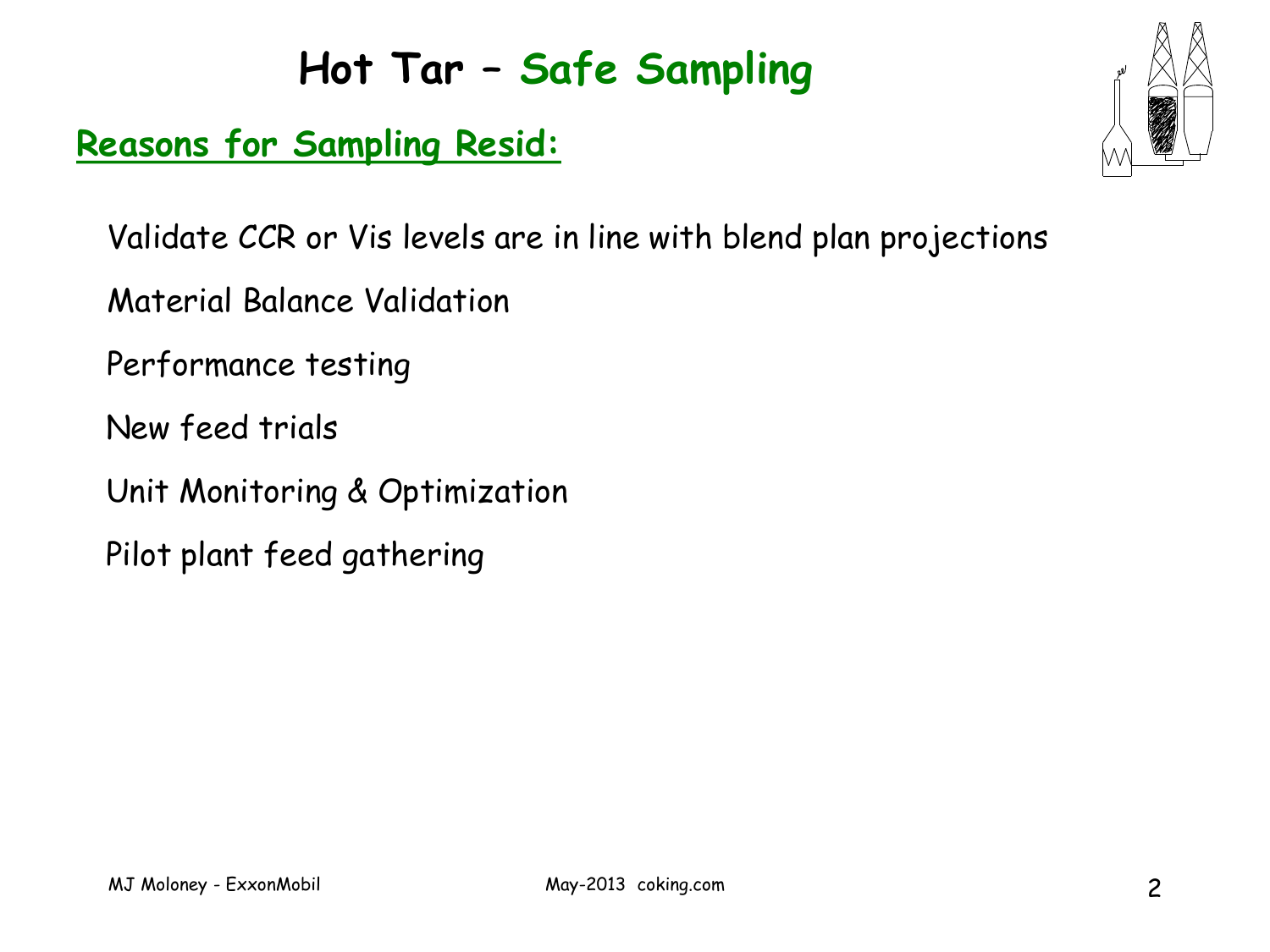#### **Background:**



Most cokers originally cooled the hot tar by passing the tar through a  $\frac{3}{4}$ " coil immersed in a bucket of flowing water.

- => The tar line in & out was steam traced & insulated (maybe)
- => Disposable tubing may have been used as well
- => The flowing tar was
	- -> either diluted with oil and sent to the oily water sewer (back in the day)
	- -> or directed to a barrel, diluted with light oil and then loaded into a vacuum slop truck
	- -> or returned to a lower pressure location in the process
	- -> or piped to a slop oil system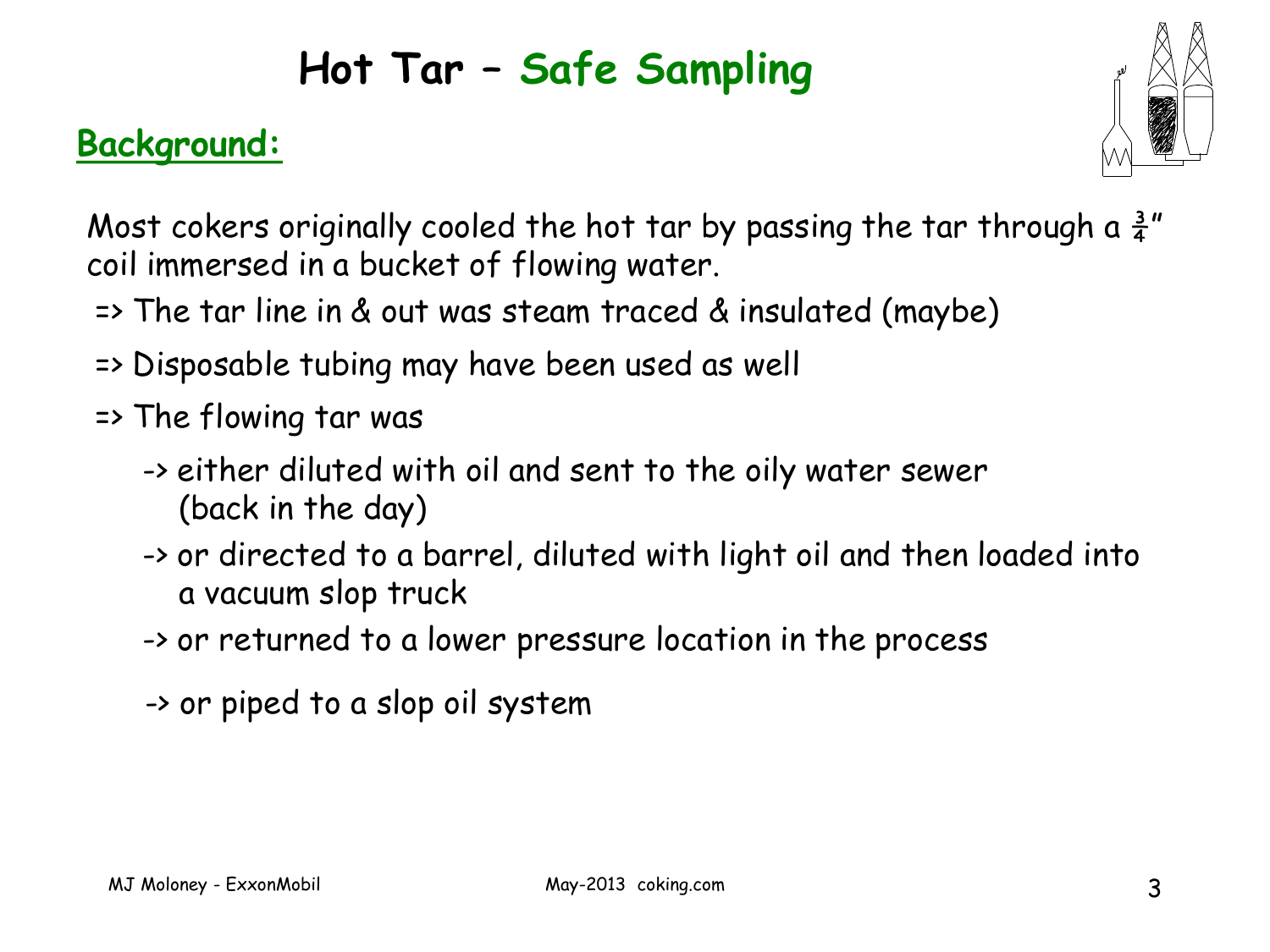# **Hot Tar – Safe Sampling Resid Tar Does Not Flow When Cool:**



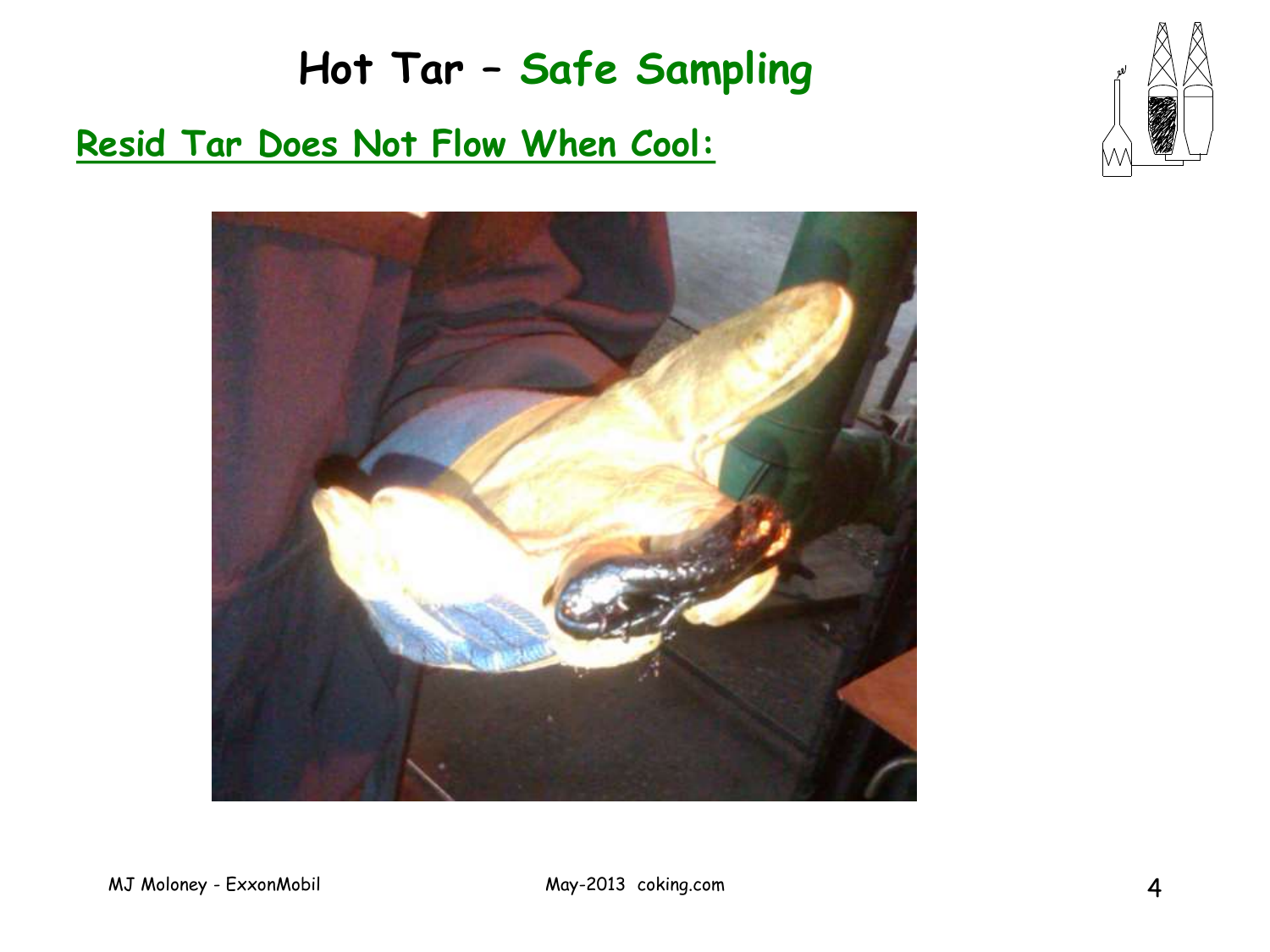#### **Background:**



Many of the old resid sample systems used a simple water cooler, which creates a low resid film temperature, high viscosity and plugging.

Additionally, resid foulant reduces heat transfer and the ability of the cooler to properly cool the sample.

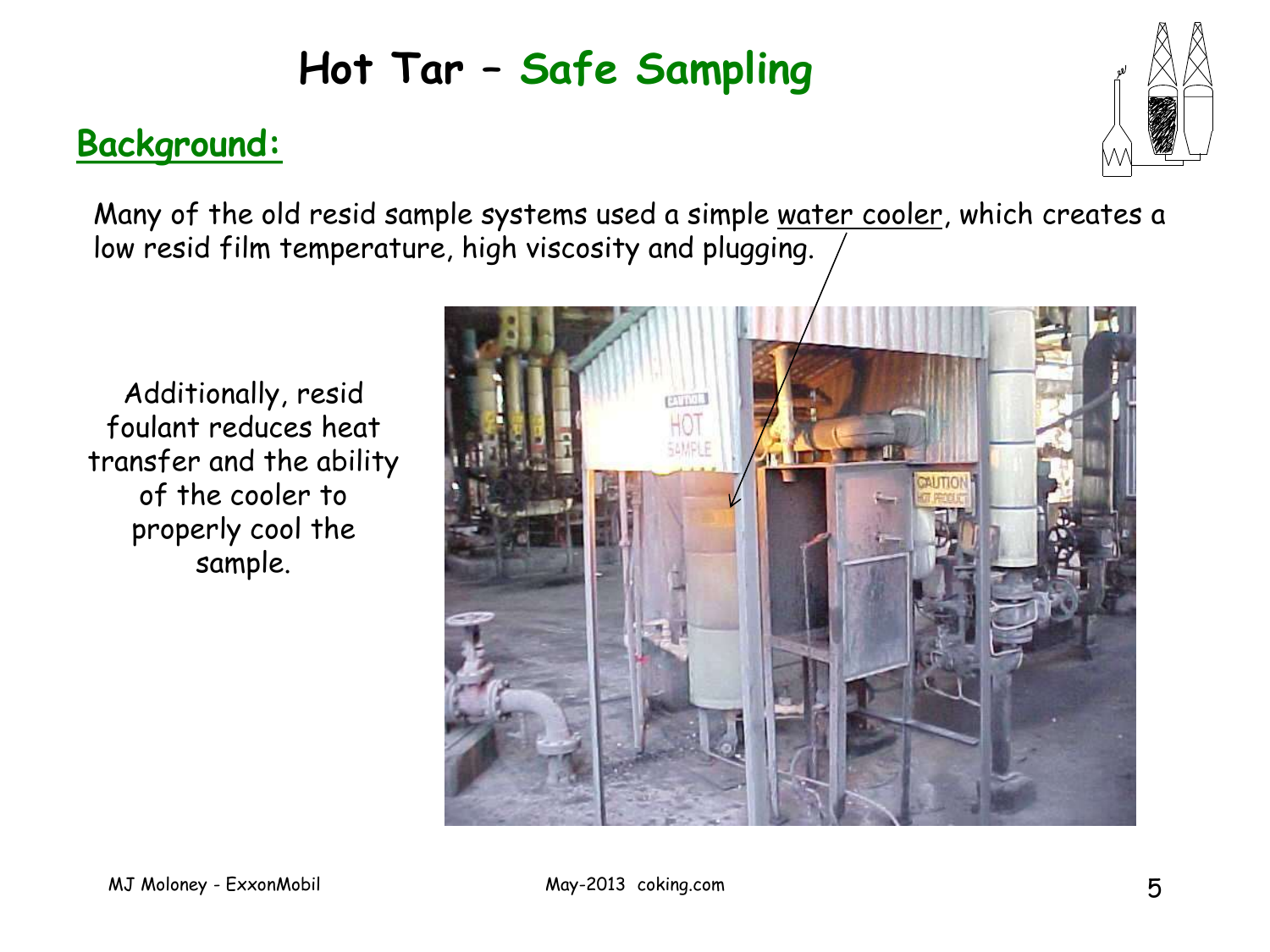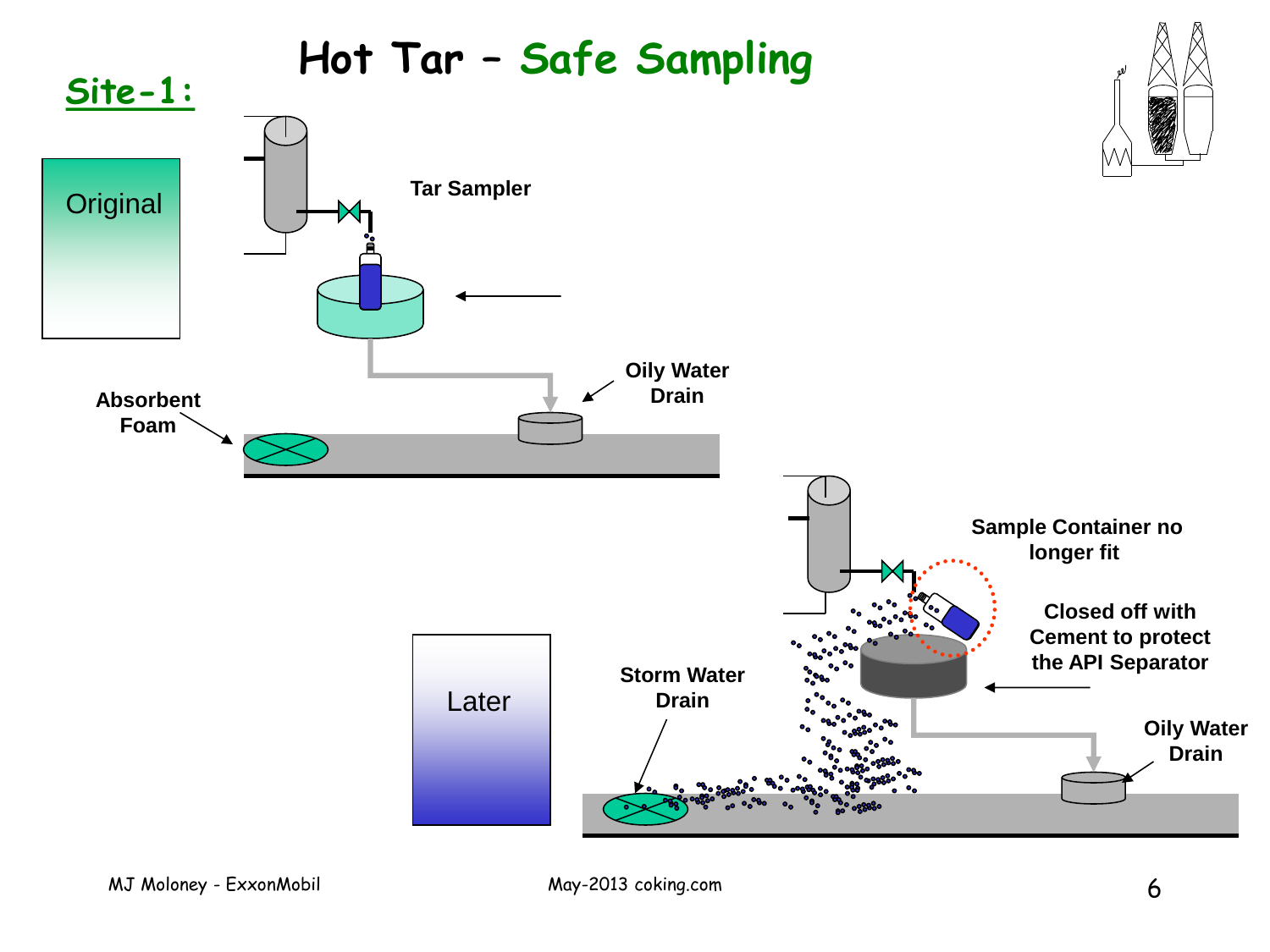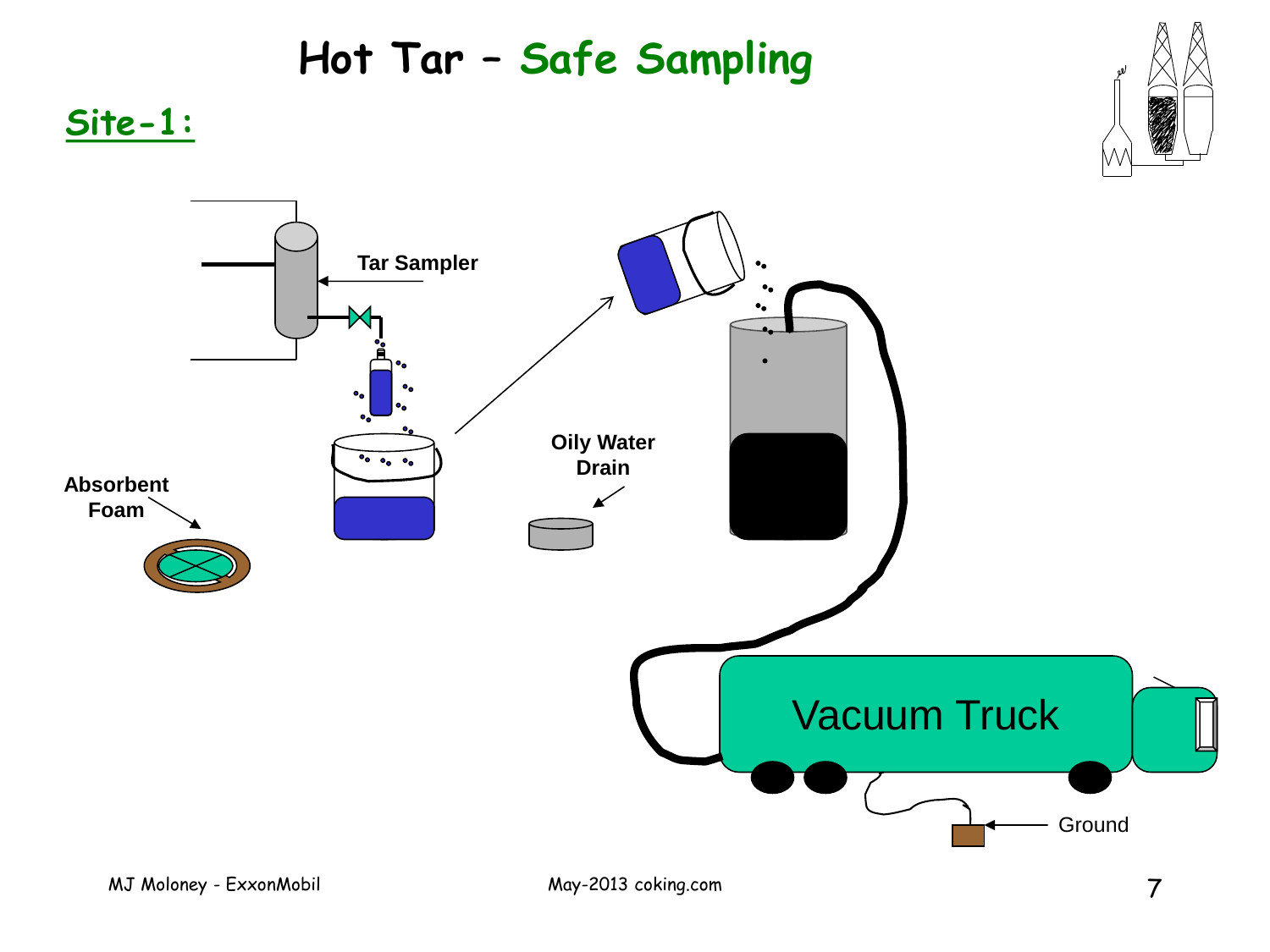Resid  $\rightarrow \rightarrow +$ 

Flush

#### **Background:**

**Site-2 The Simplest Design**

It worked for many years where they obtained a daily sample

- => Main Disadvantage Created slop oil for disposal/handling
- => Eventually it was not flushed and plugged several times creating additional work and more safety risk



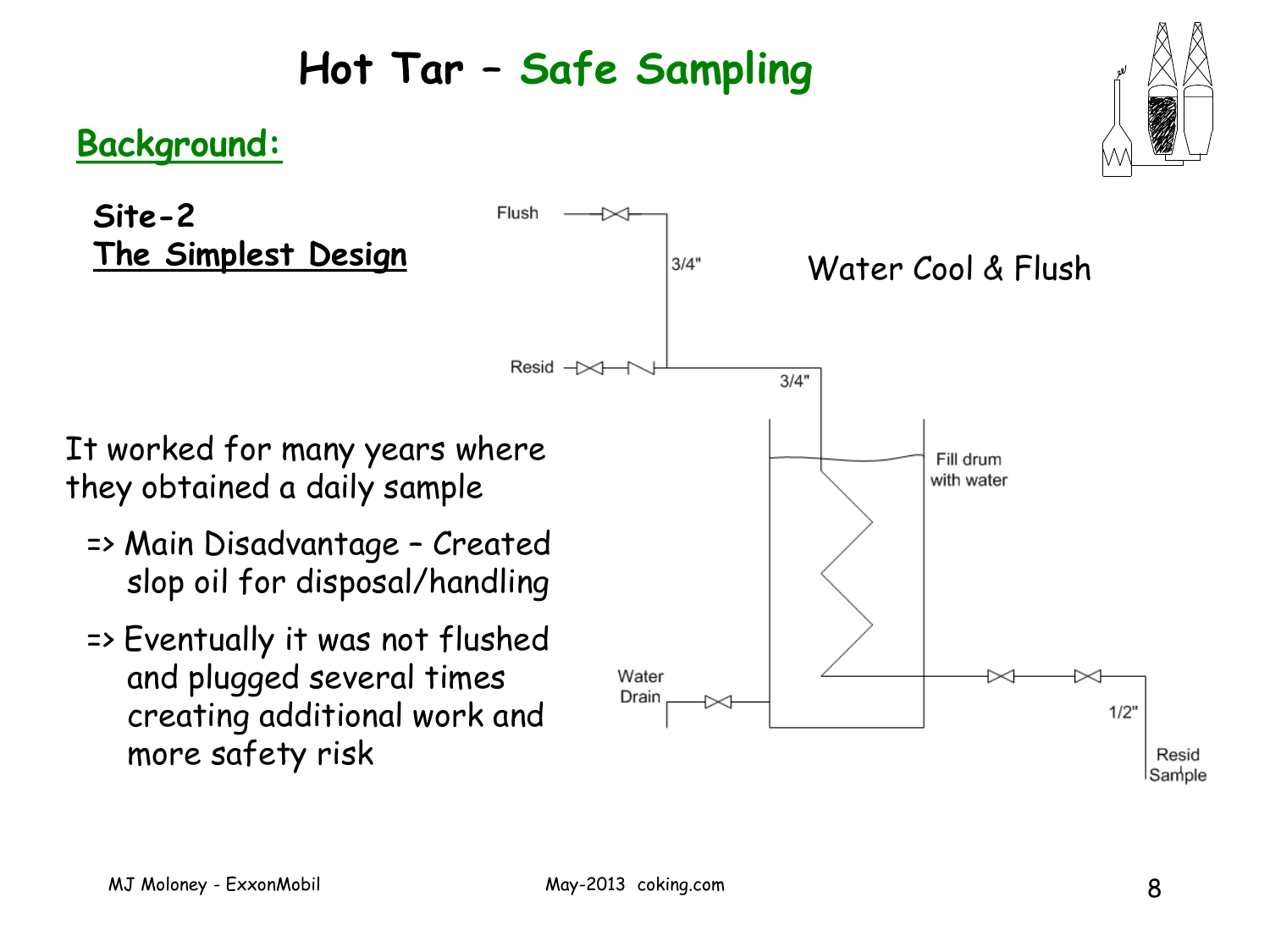#### **Hot Tar – Safe Sampling Site-3 Sample Cooler on Fast Loop**Vert From Process  $\odot$ Returnto **Consultation** fed Ire e cov Fromsample coder Coding sadum<sup>2</sup> in **Feed Sample**  $\frac{\Delta}{\Omega}$ Station Enclosure consinue Cooling<br>Netformous Conta Valve<br>Bipas í Sample<br>Rolft  $\mathbf{I}$ Return to Process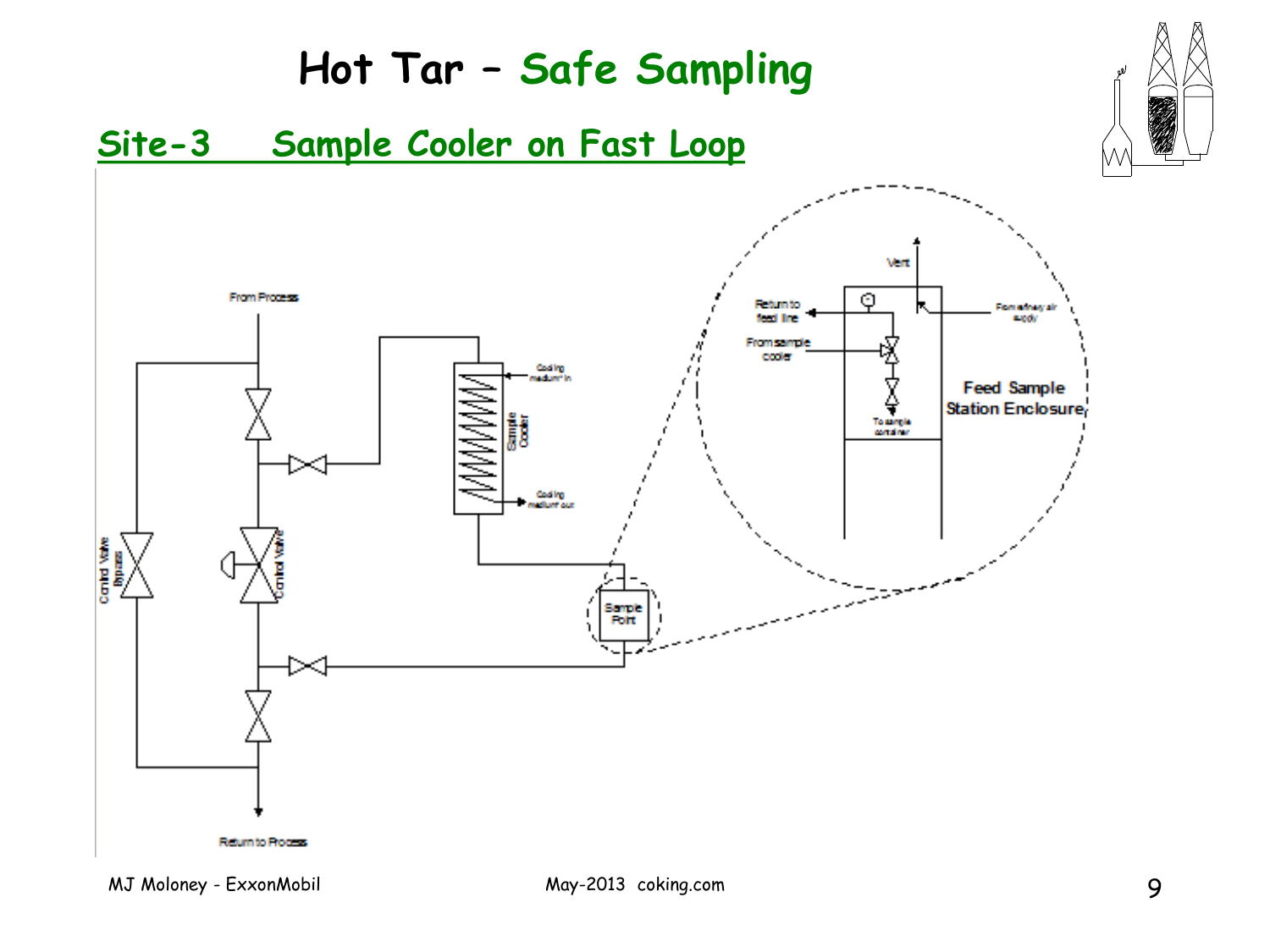#### **Background:**



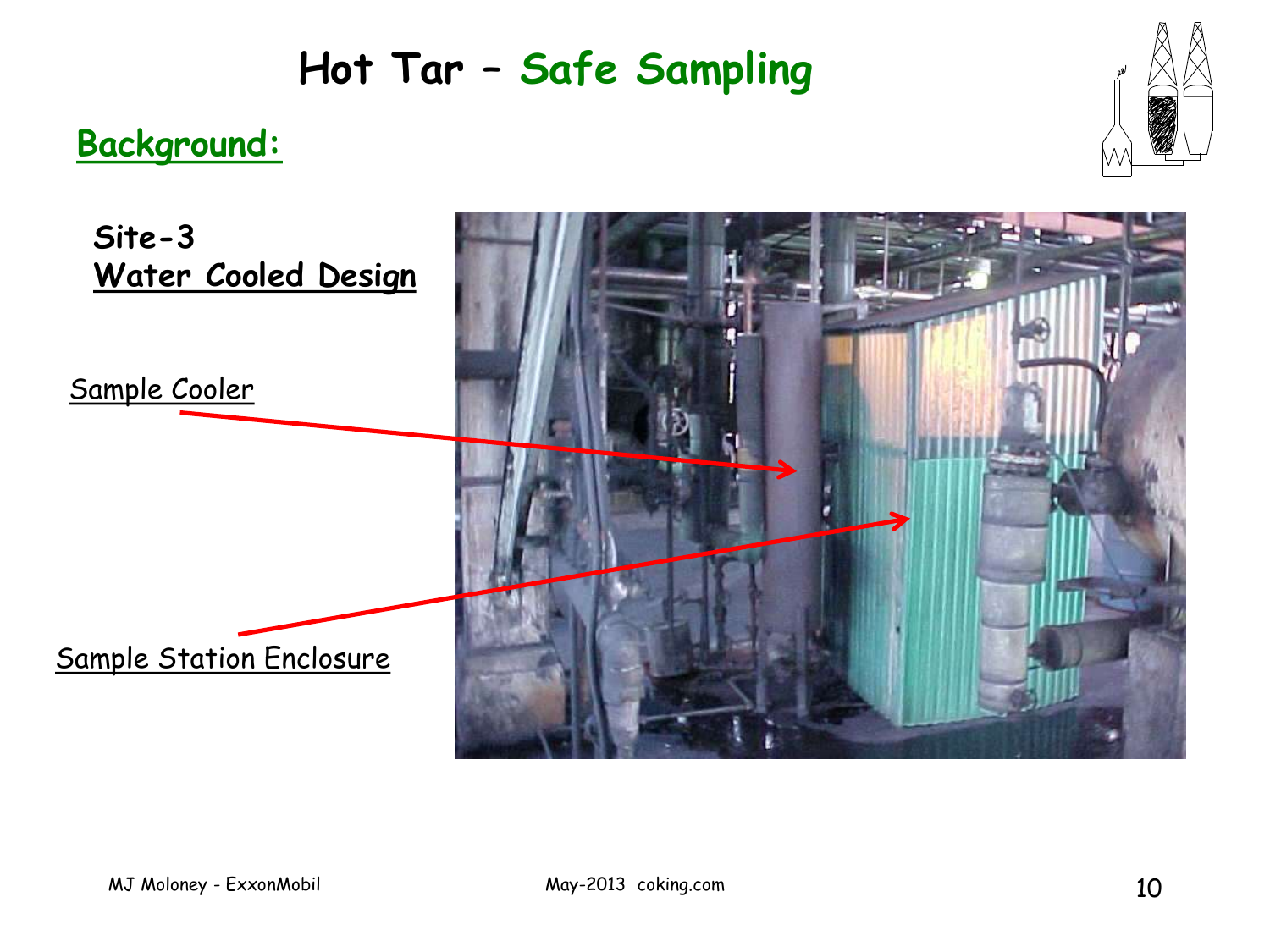#### **Background: Site-3 Water Cooled Design**

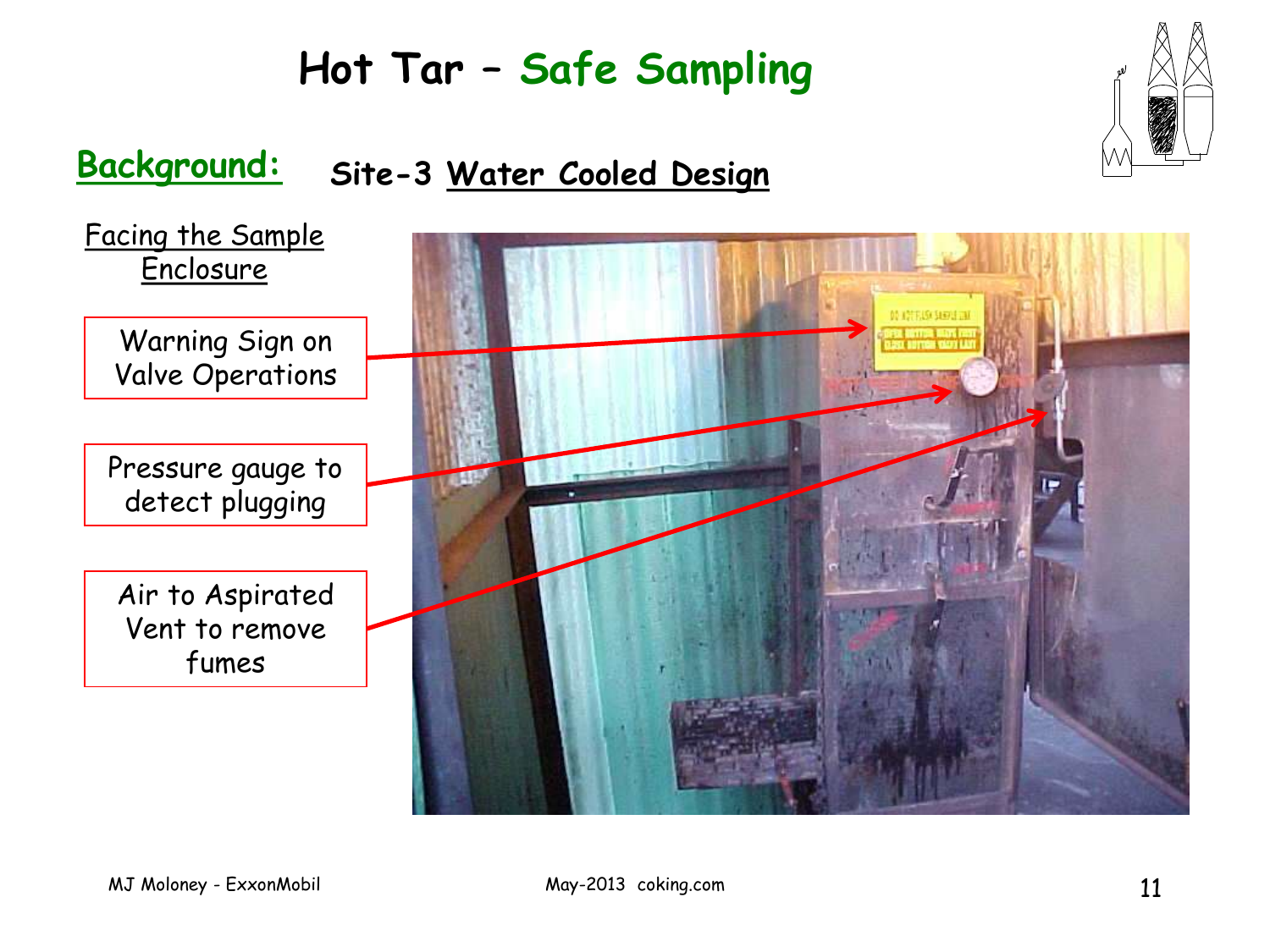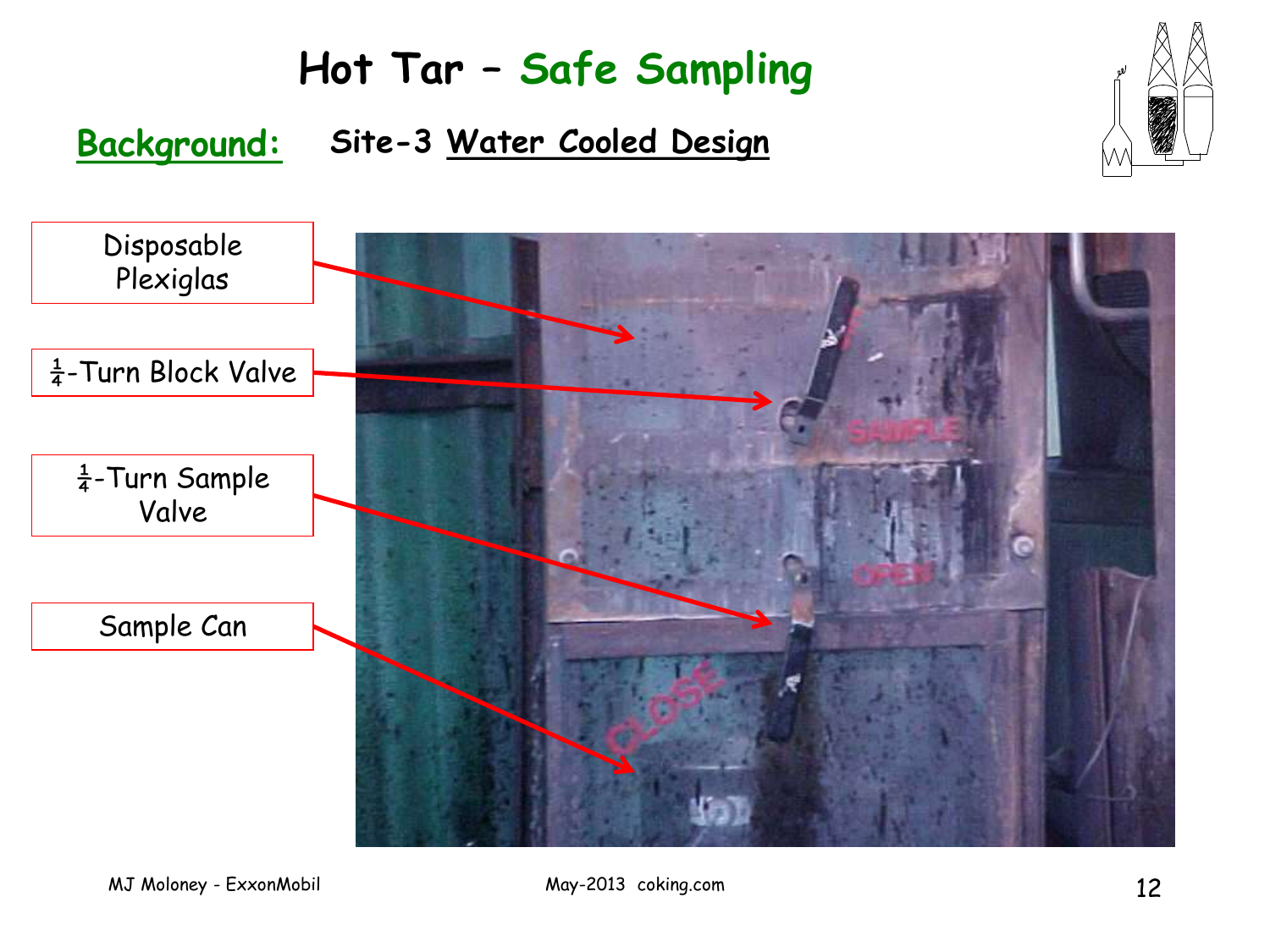

#### **Background:**

**Site-4 – Good on Paper, NOT in Practice**

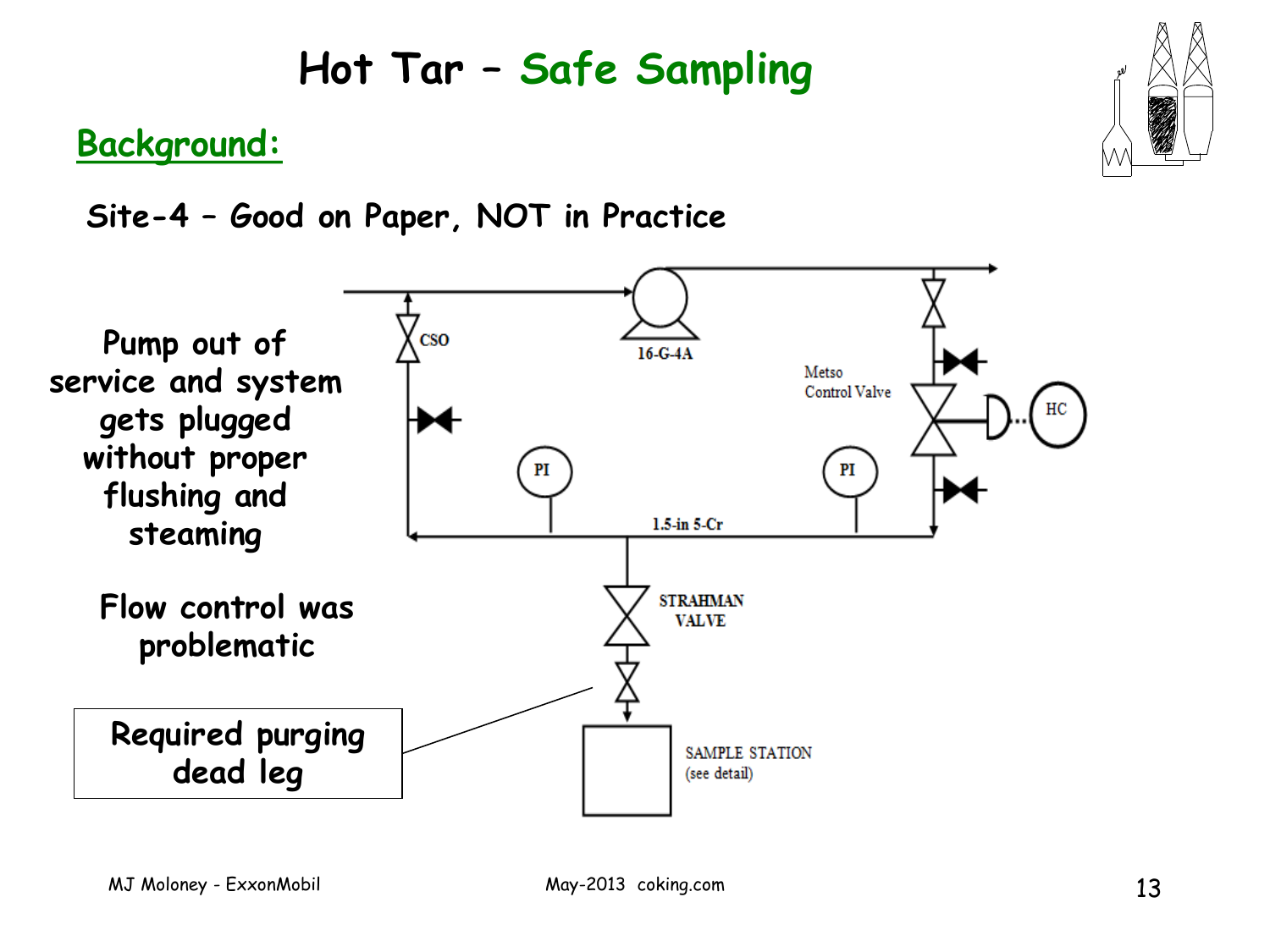#### **Site-5 Hot Resid Sampler (650°F)**



**We do not recommend taking a sample at this temperature due to flashing & spitting**

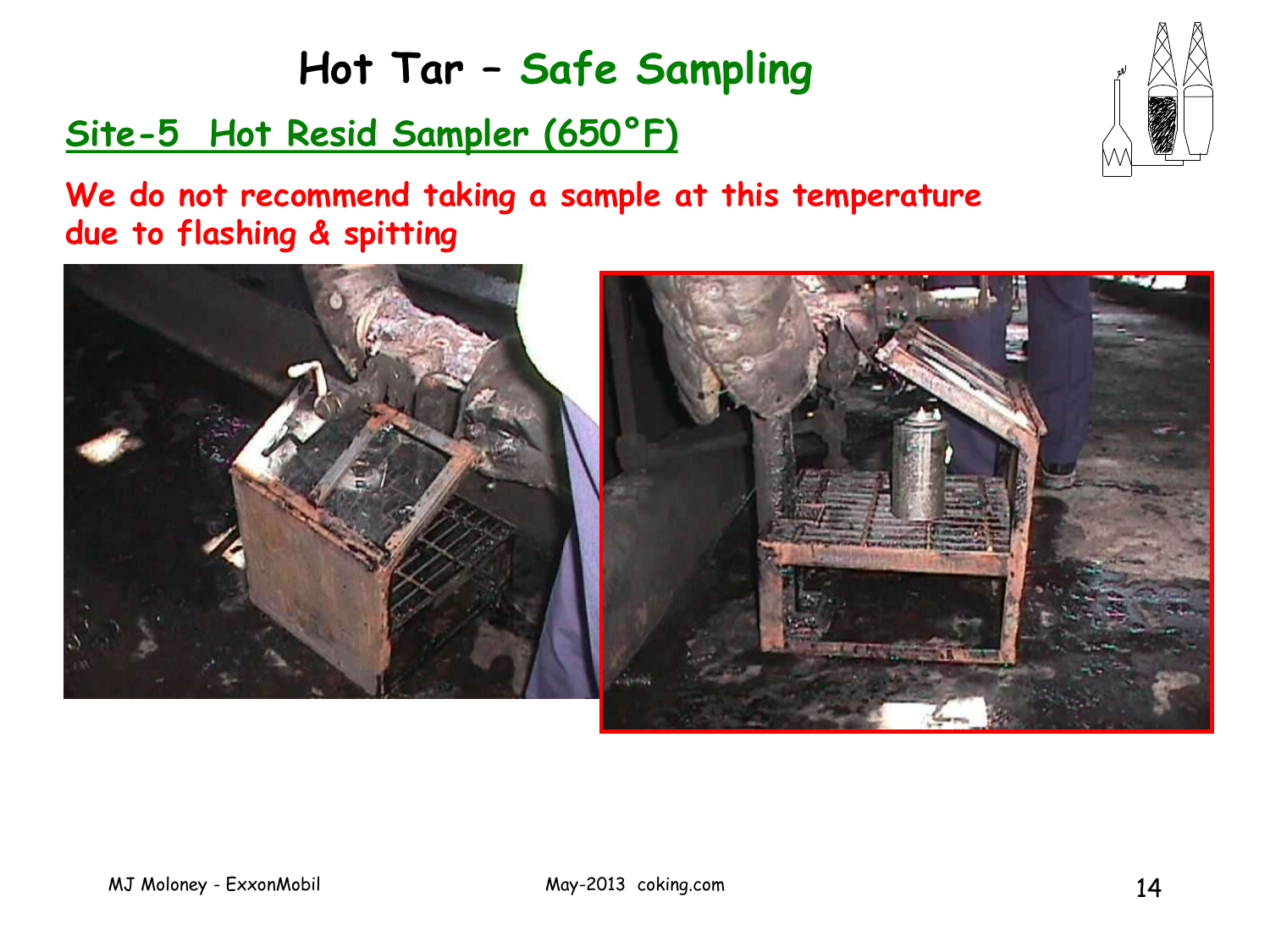#### **Site-5 Hot Resid Sampler**

**Removing the disposable plastic shield**



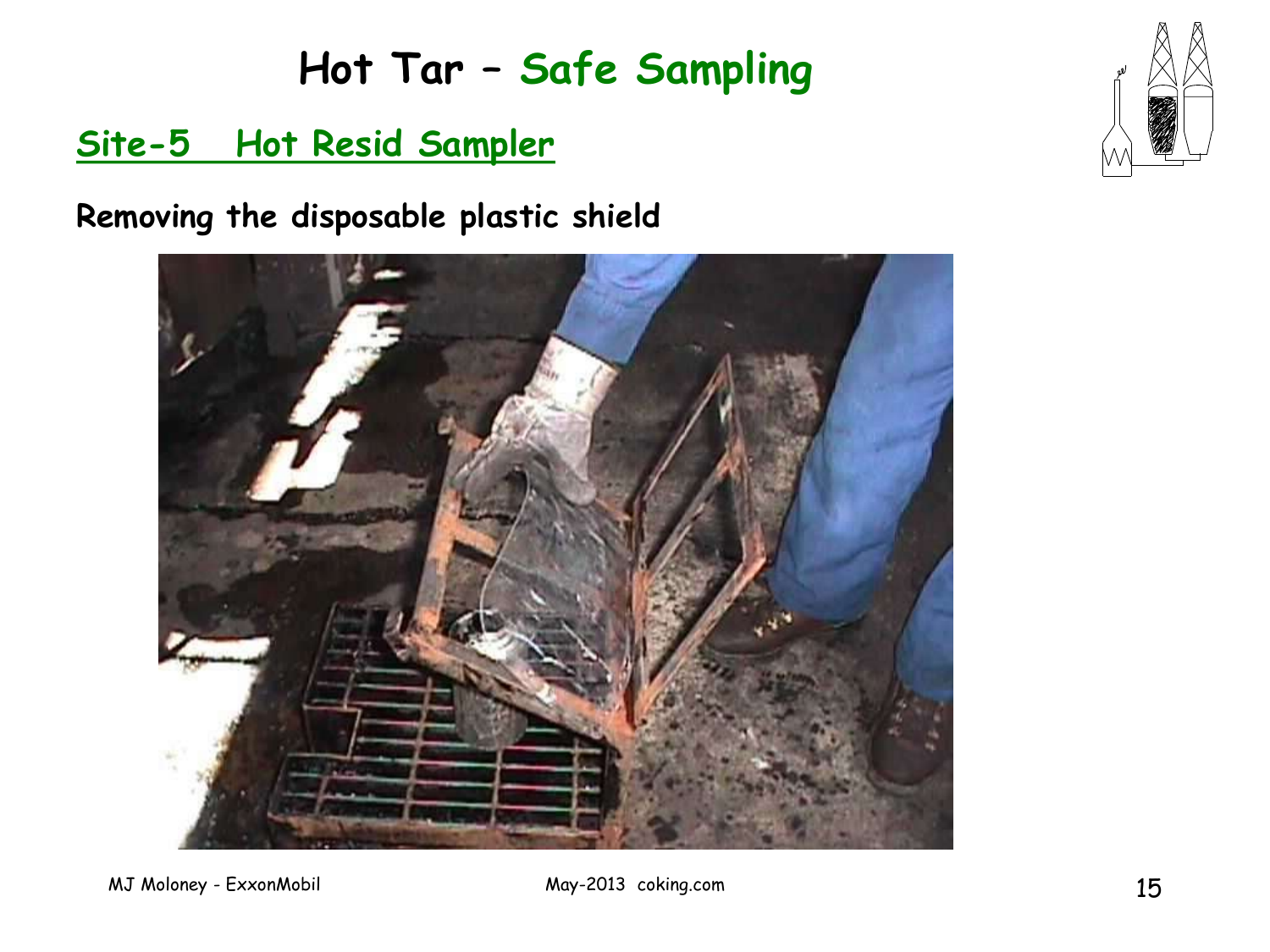#### **Our Practice:**



**Use of a Strahman valve, close-coupled to the sample line.** 

- **=> A "regular" normal-body Strahman design should be used in the fast-loop piping.**
- **=> Extended body Strahman valves used in heavy-wall-piping can distort and leak through the packing.**
- **=> It is also important to have the valve piping well supported to avoid any torque on the Strahman body.**

**Installation of sample valve as a take-off on a fast loop line installed in parallel with a flow control valve or other pressure drop device.**

**If the sample point temperature is > 475°F (246°C), consider a steam or tempered-water cooler to lower the temperature to <475°F**

**=> The cooler should be installed in the fast loop line rather than in a separate take-off line that requires flushing after each sample.**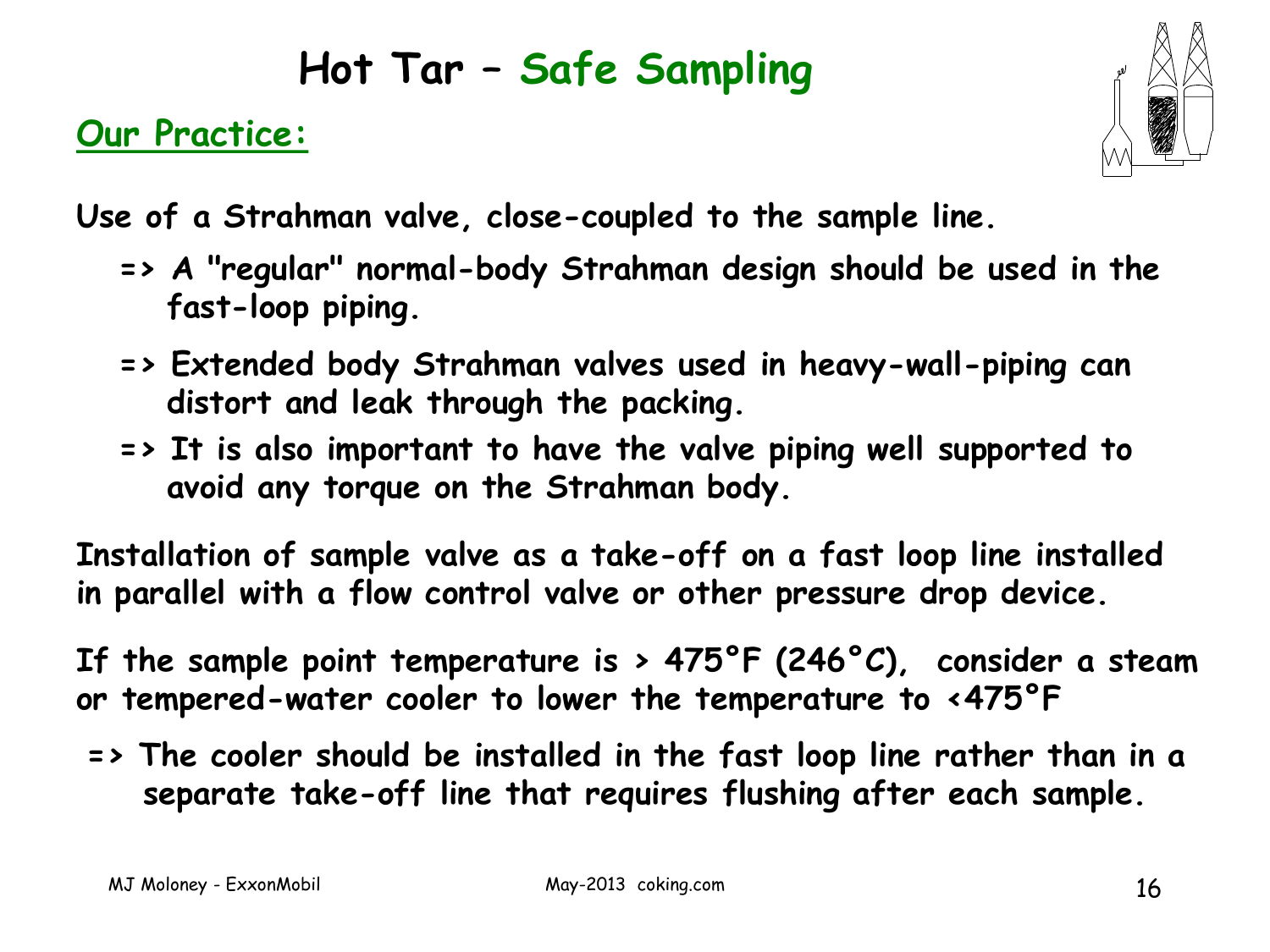#### **Our Practice (cont'd):**



**Use of steam tracing or jacketing and insulation to prevent line pluggage.**

**Flushing connections and isolation valves around the sample valve to allow the sample valve to be taken out of service for maintenance (these would normally be provided on the fast loop sample line).**

**The capability to fill one gallon (or 1 quart if desired), 5 gallon and 55 gallon sample containers.**

- **=> The sample container should be rated for the sample temperature and allow safe handling in the field and the laboratory.**
- **=> Proper shielding to protect the sample taker**
- **=> Adequate lighting and proper sample station ingress/egress**

**Use of a drilled gate valve downstream of the sample to allow control of the sample line flow.**

**Optional – Depending on the sample temperature, an aspirated vent in the sample box can be employed**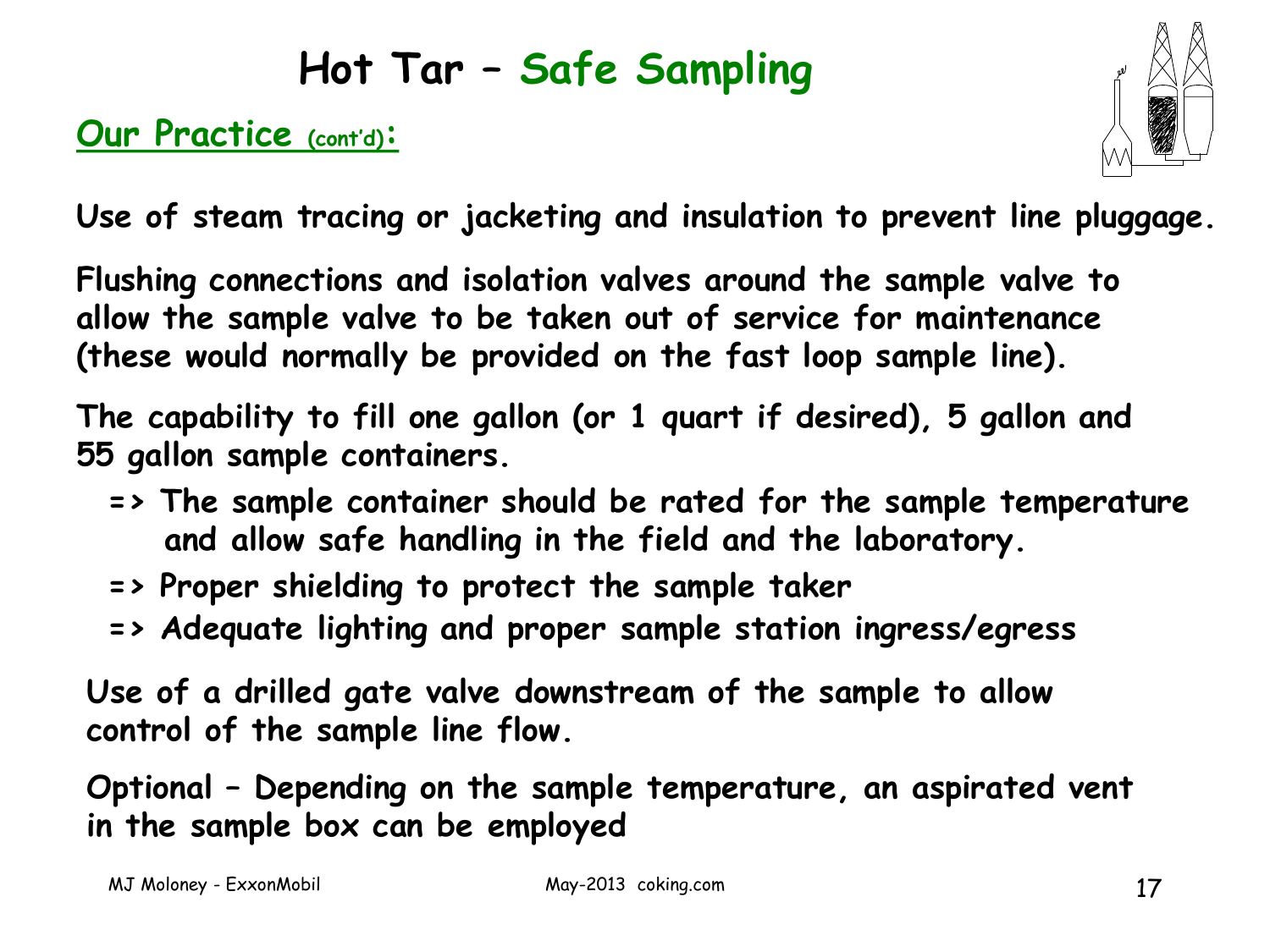#### **Our Arrangement**



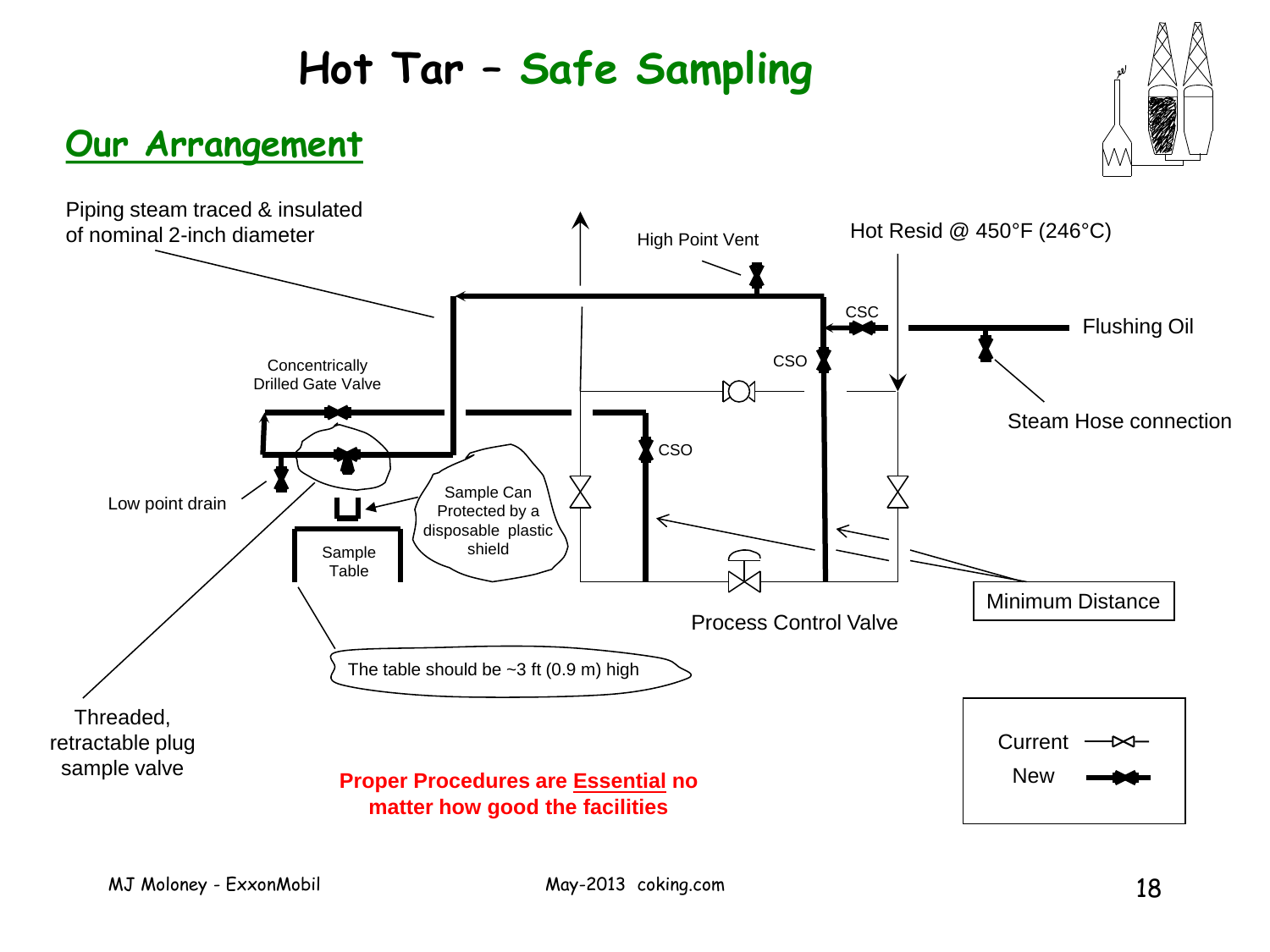#### **Layout in the Field**

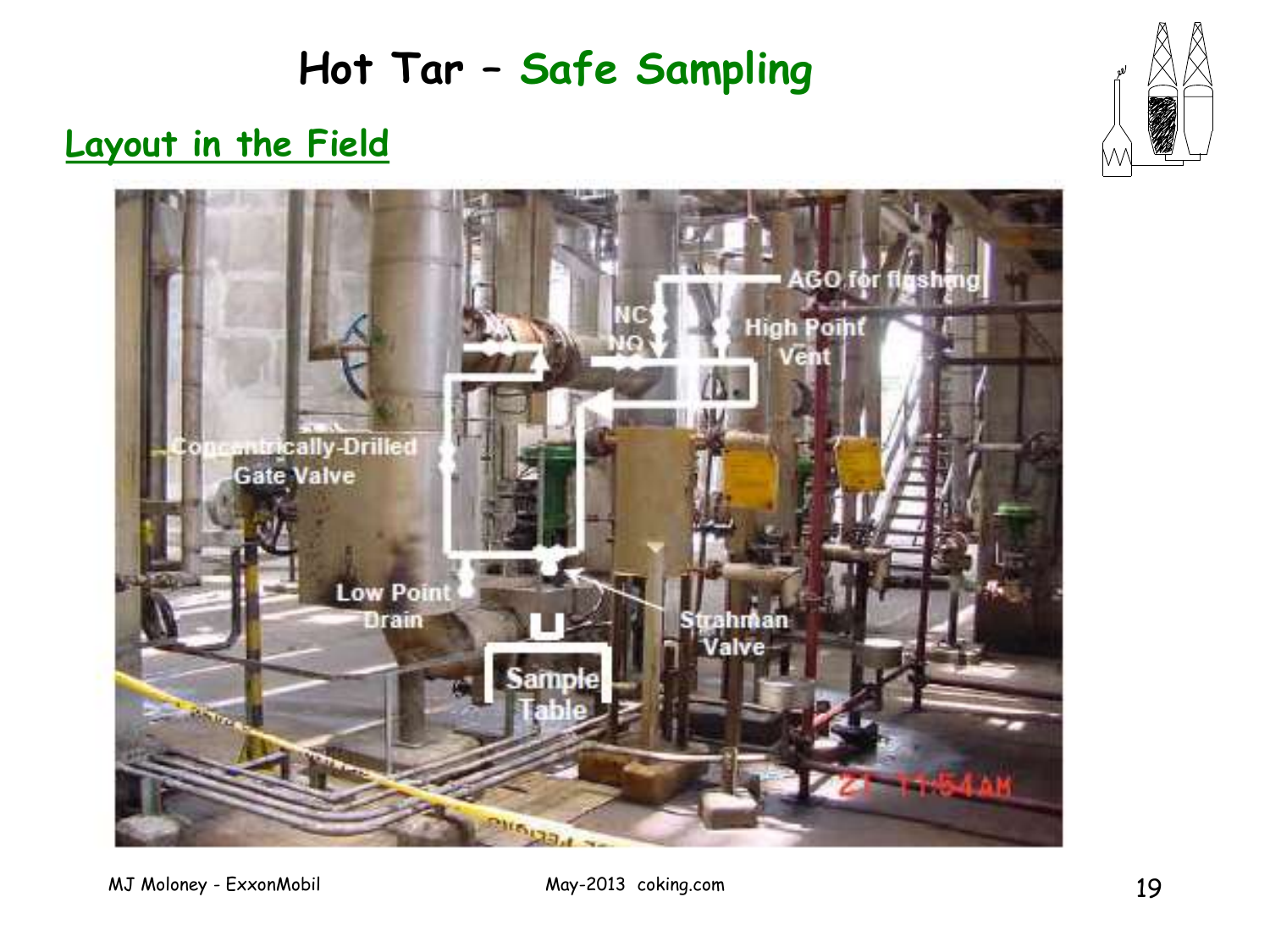#### **Strahman Valve:**

**"Sealing system uses a range of material combinations to create a differential hardness between the body and plunger seat."**

> These valves do not allow any fluid flow until they are opened 9 turns, and the flow increases with each extra turn open.



emperature Min: -200°C / -330°F Max: 540°C / 1000°F Pressure ANSI 600: 100 bar/1440 psi max ANSI 1500: 250 bar/3600 psi max

August 29, 2009 Brochure





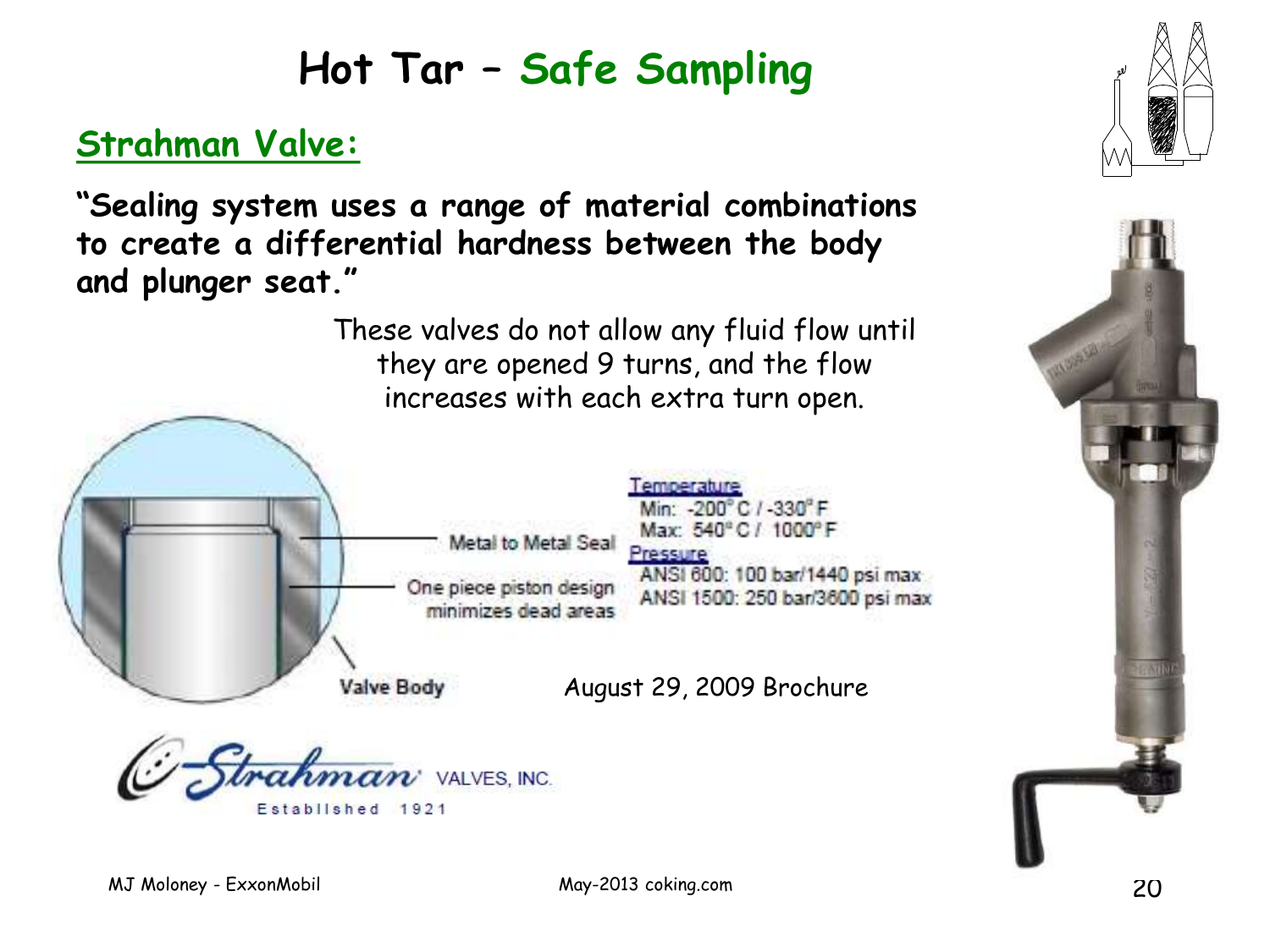#### **Strahman Valve – Half Coupling:**



**Use of Half-Coupling Design reduces chance of seal leakage due to torque on the plunger.**



**HALF COUPLINGS** 



**HALF COUPLING INSTALLATION INSTRUCTIONS** The Sampling Valve inlet connection should be flush with the contour of the half coupling, AFTER WELDING INTO PIPE OR VESSEL, to assure proper satisfactory opera- tion of Sampling Valve. To ensure proper installation and sealing of threaded connection - retapping of the half coupling may be necessary to correct distortion caused by welding.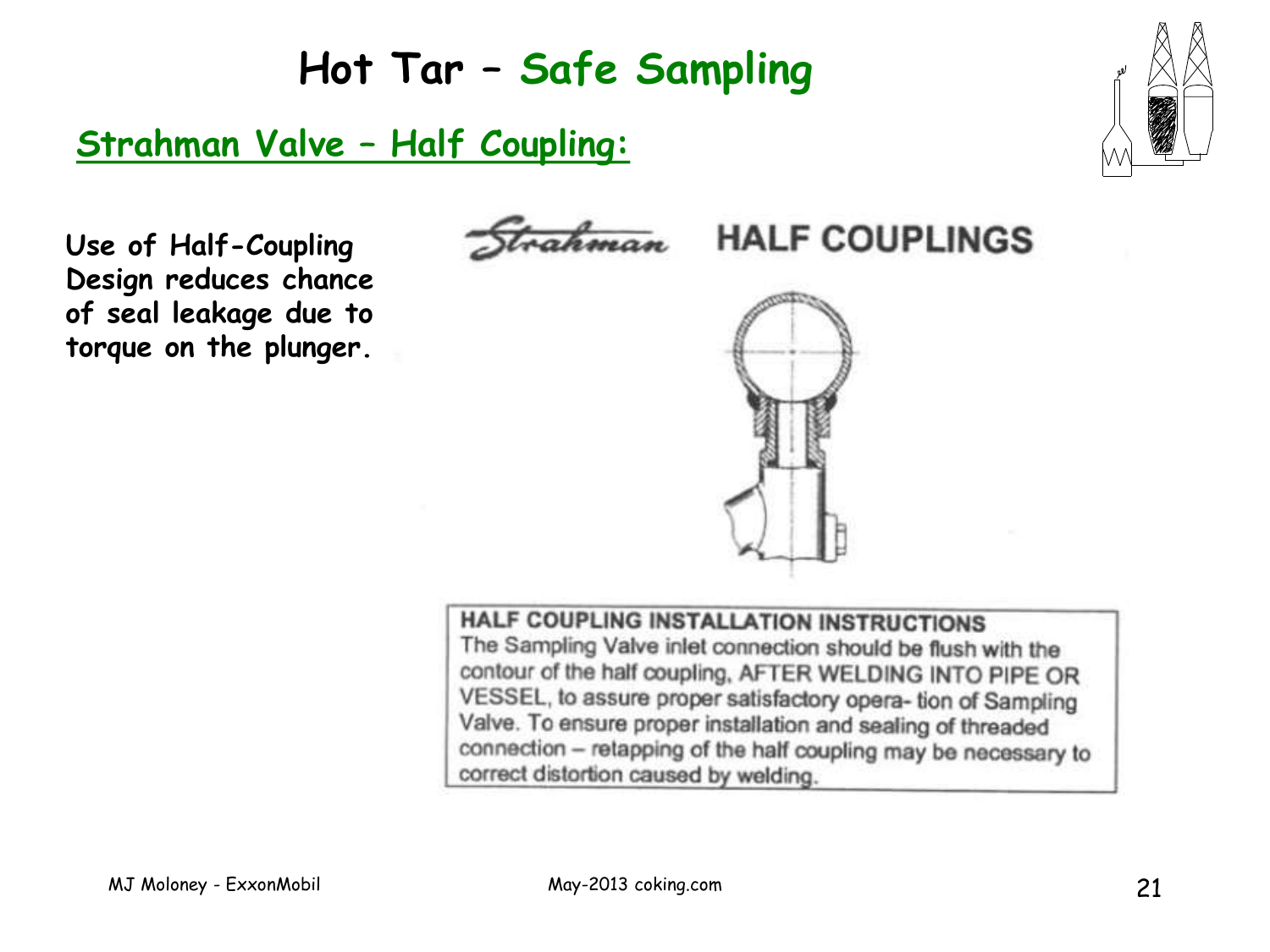#### **Our practice requires only one Sample Can:**



Eliminates need for Sample Purge Can

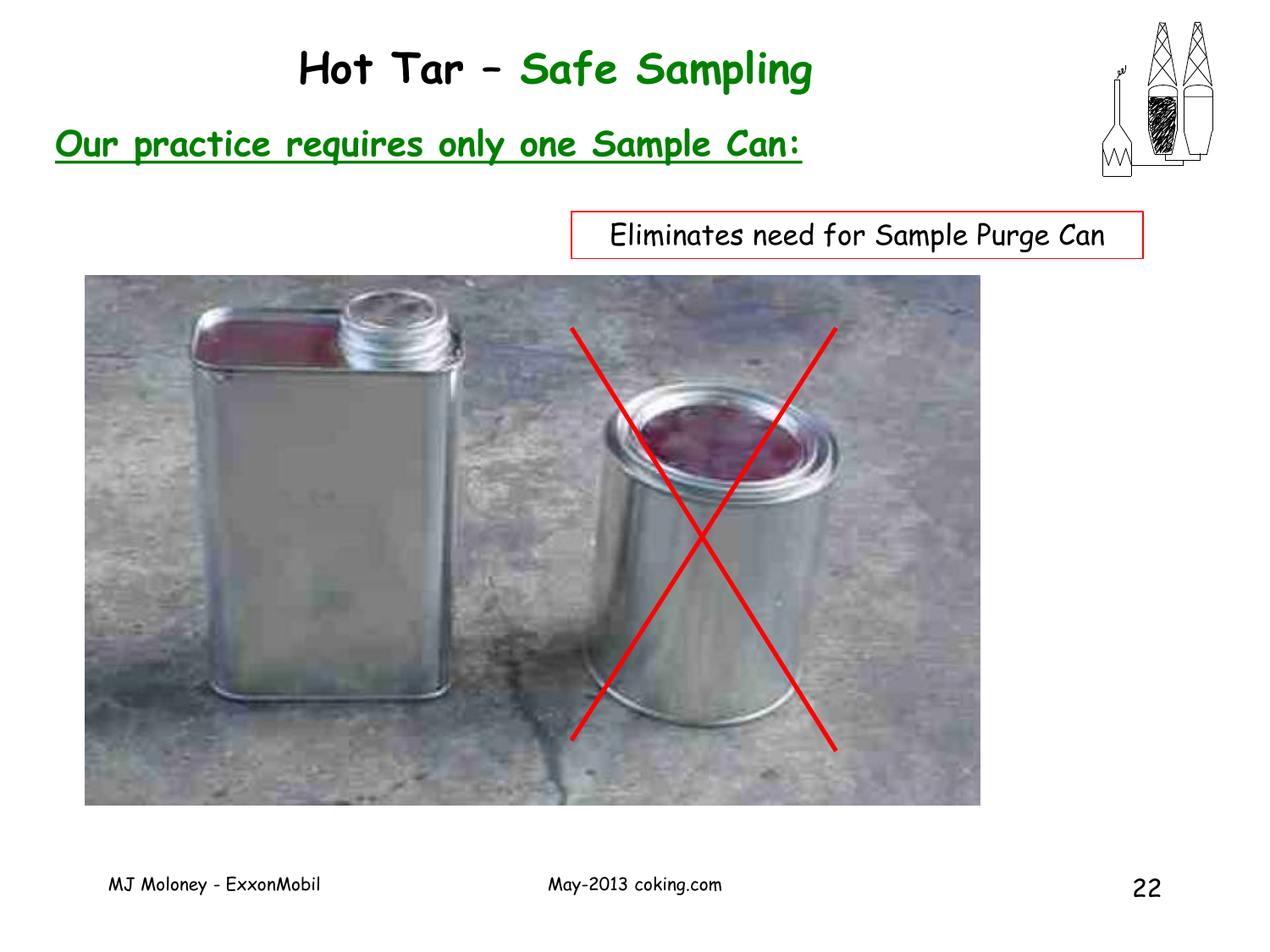#### **There should be no need for this:**



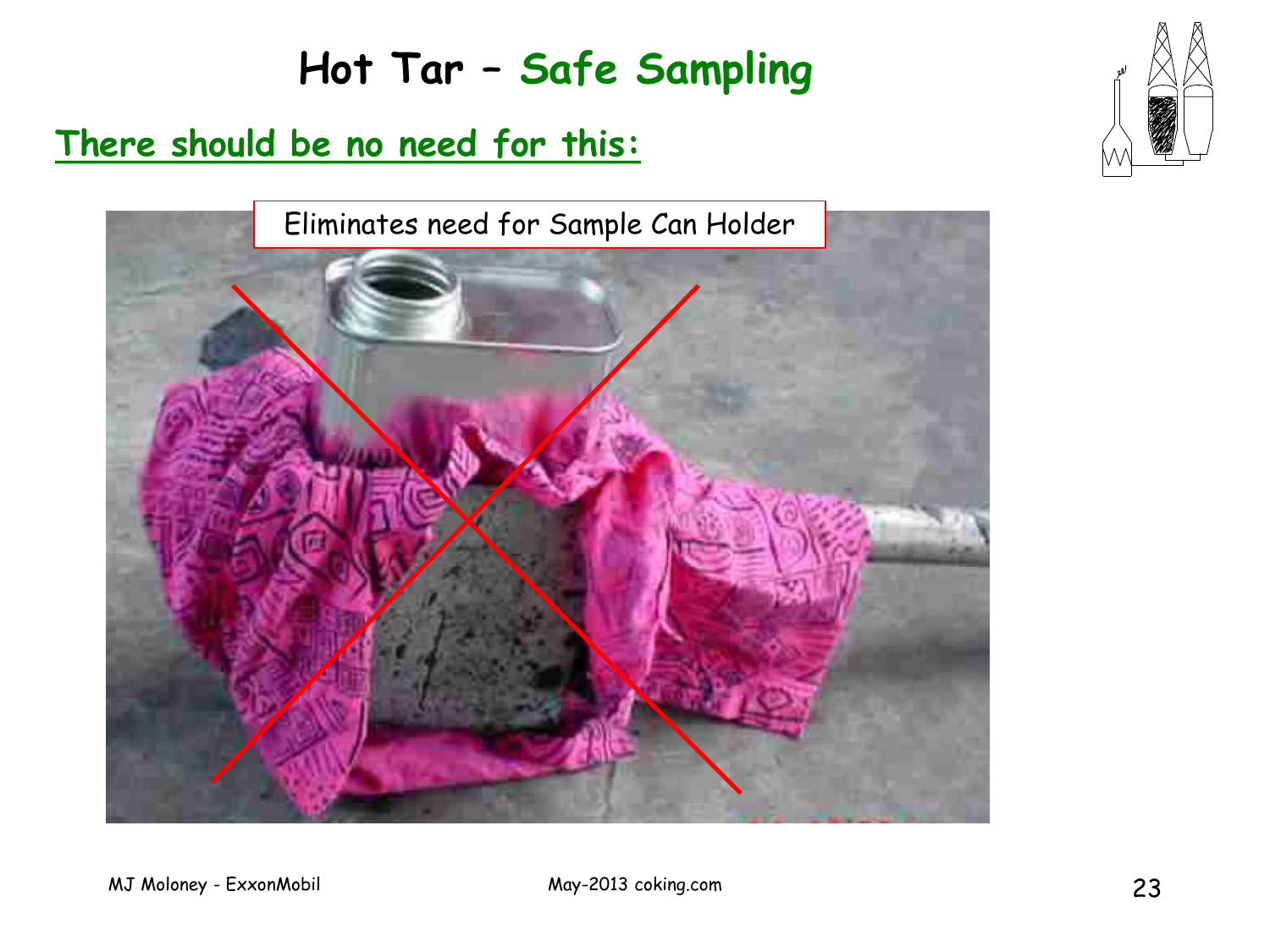

# **Hot Tar – Safe Sampling Still Need to Wear Proper PPE:**

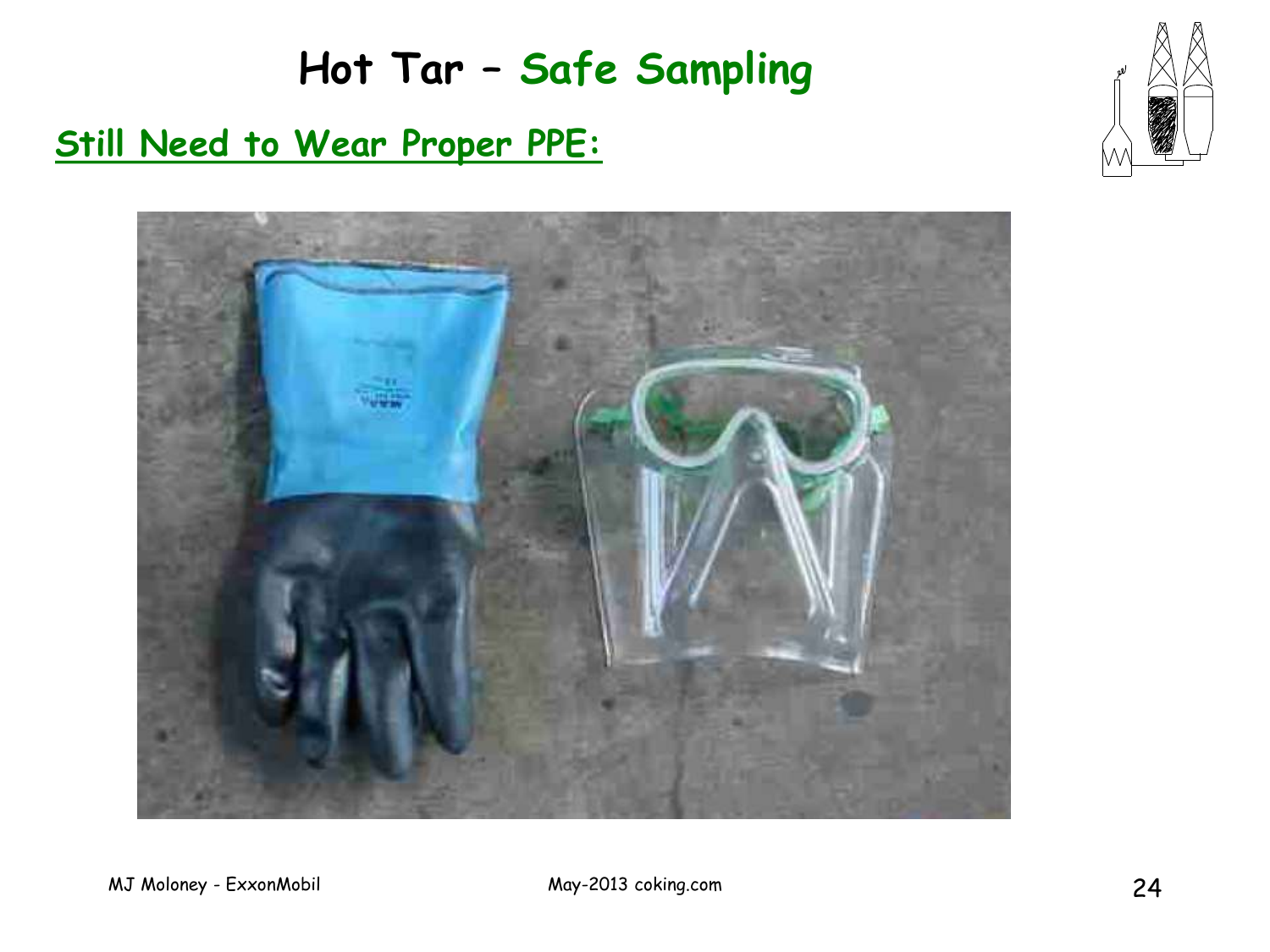#### **Spalled Coke – Safe Sampling**

#### **Sample Take-Off and Return**

Sample Take-Off & Return piping around Control Valve





MJ Moloney - ExxonMobil May-2013 coking.com 25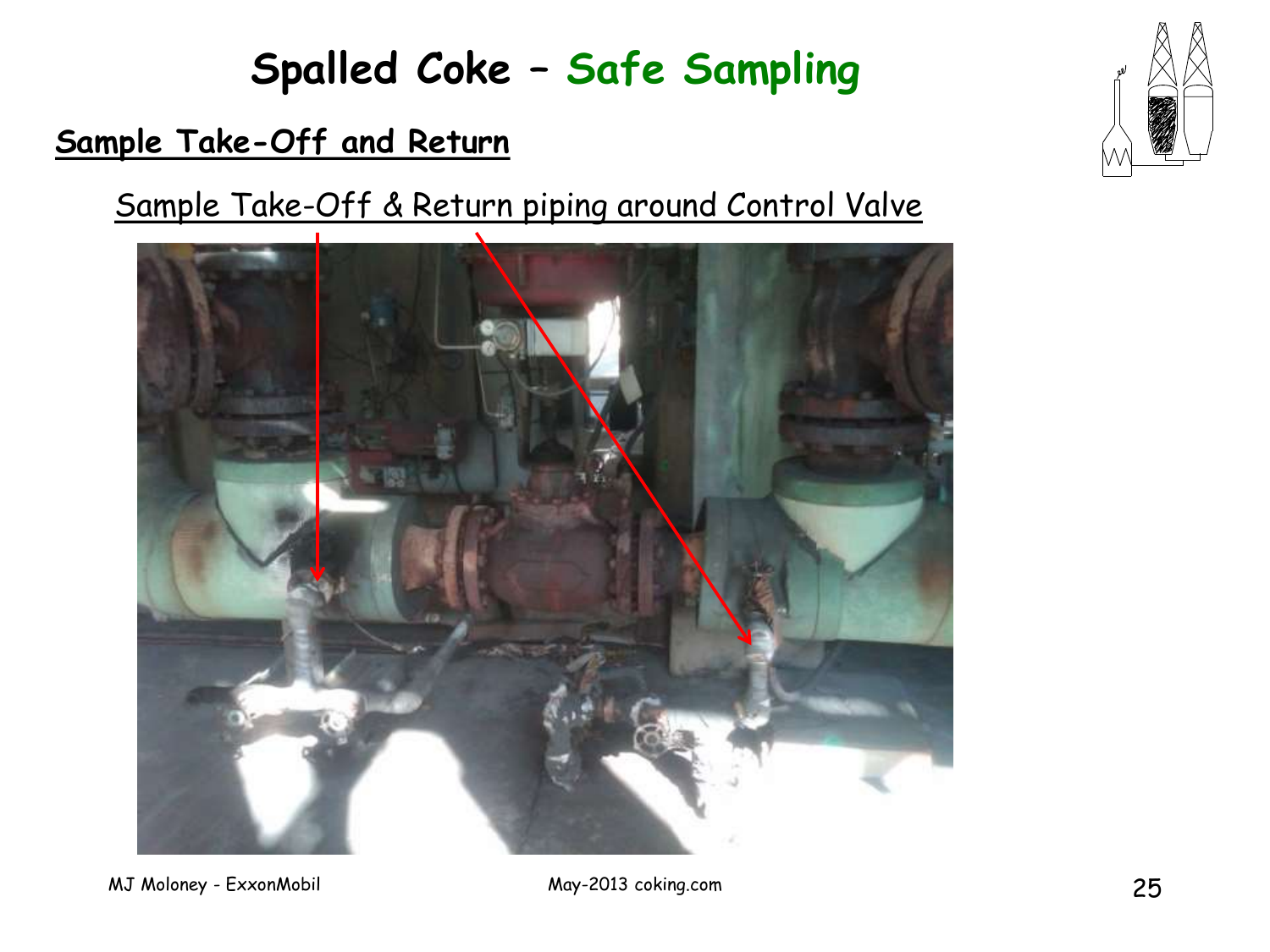**Open Sample Box** 





MJ Moloney - ExxonMobil 26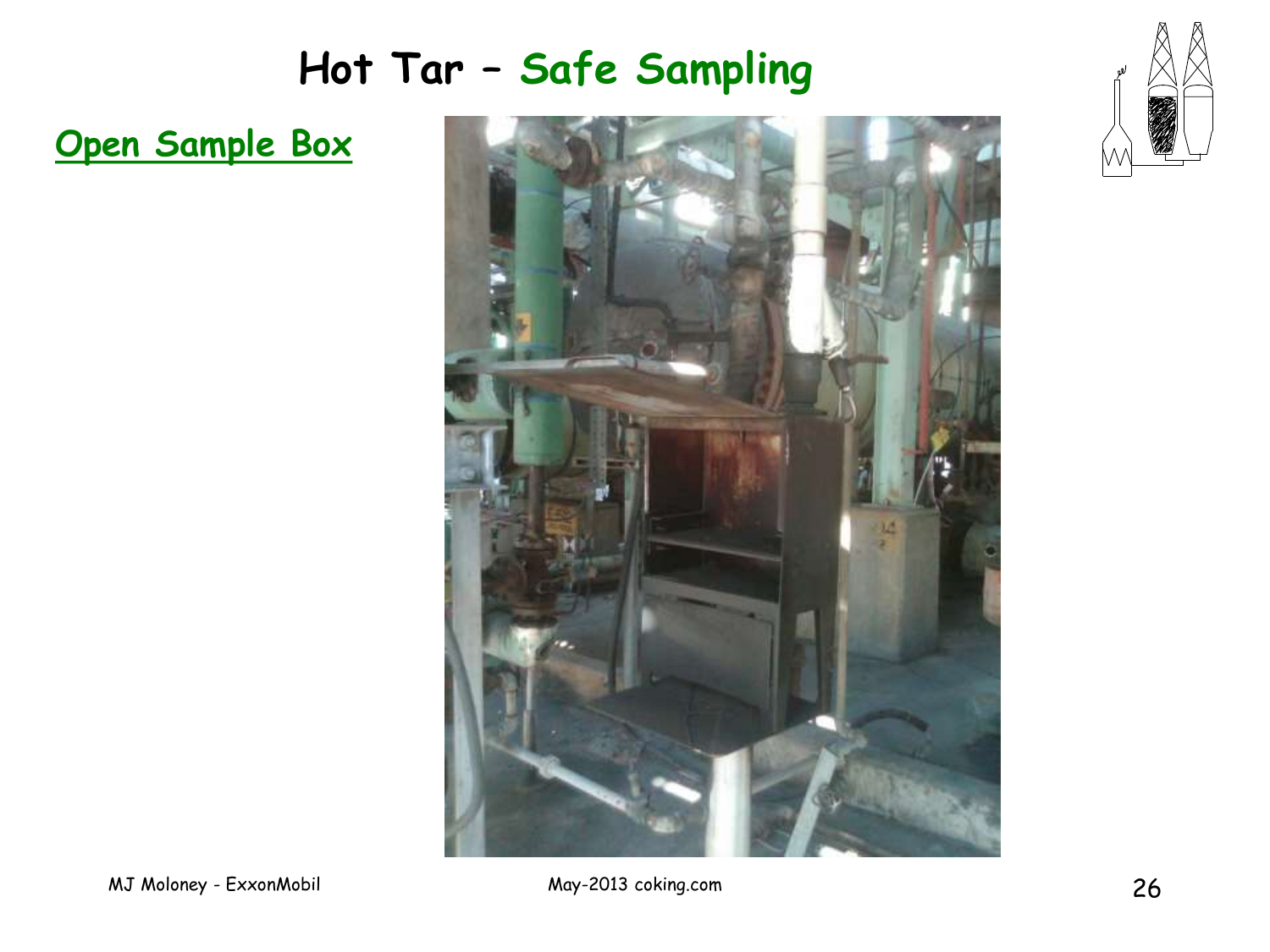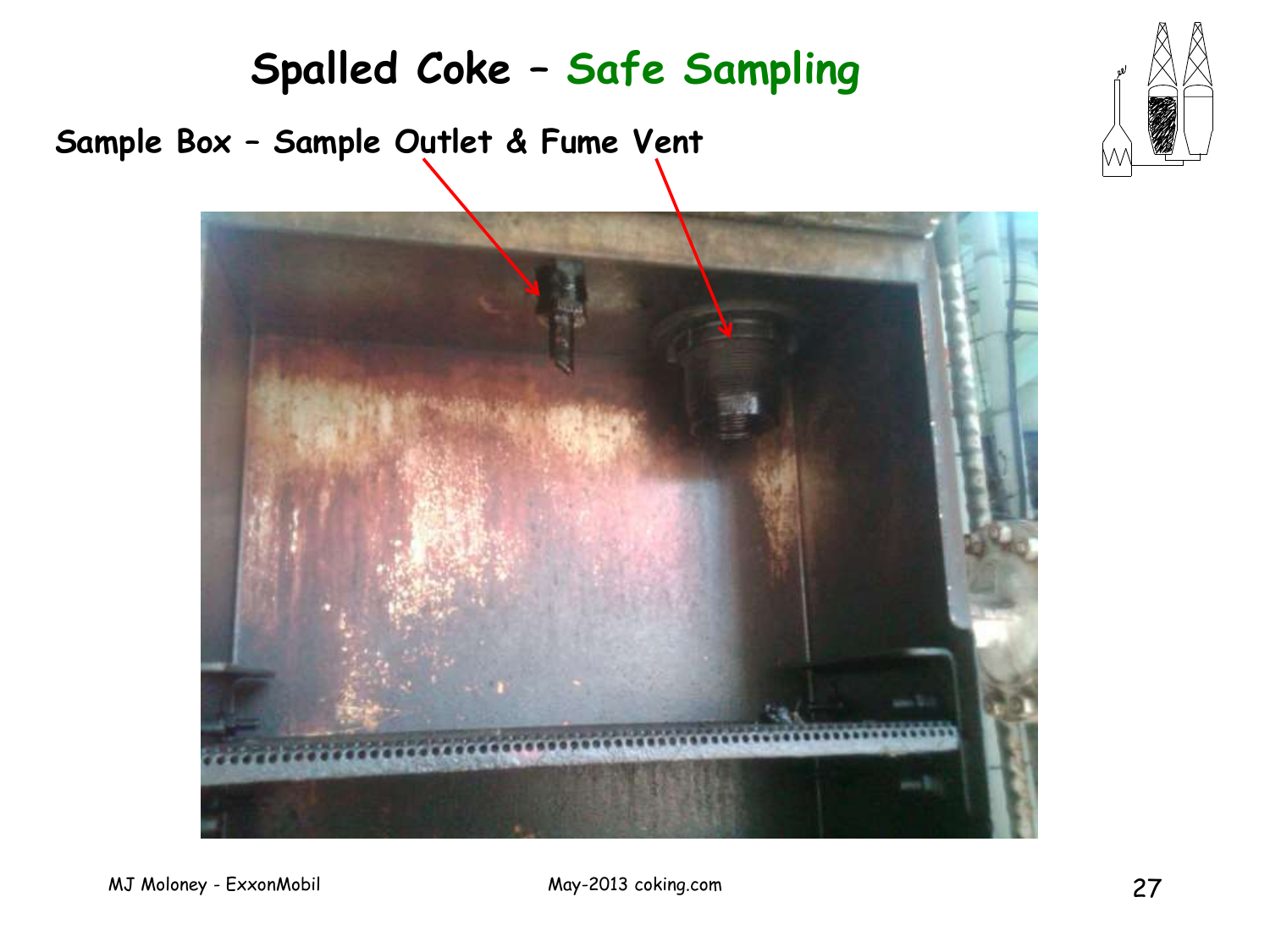

#### **Spalled Coke – Safe Sampling**

**Vent Aspirator Controls**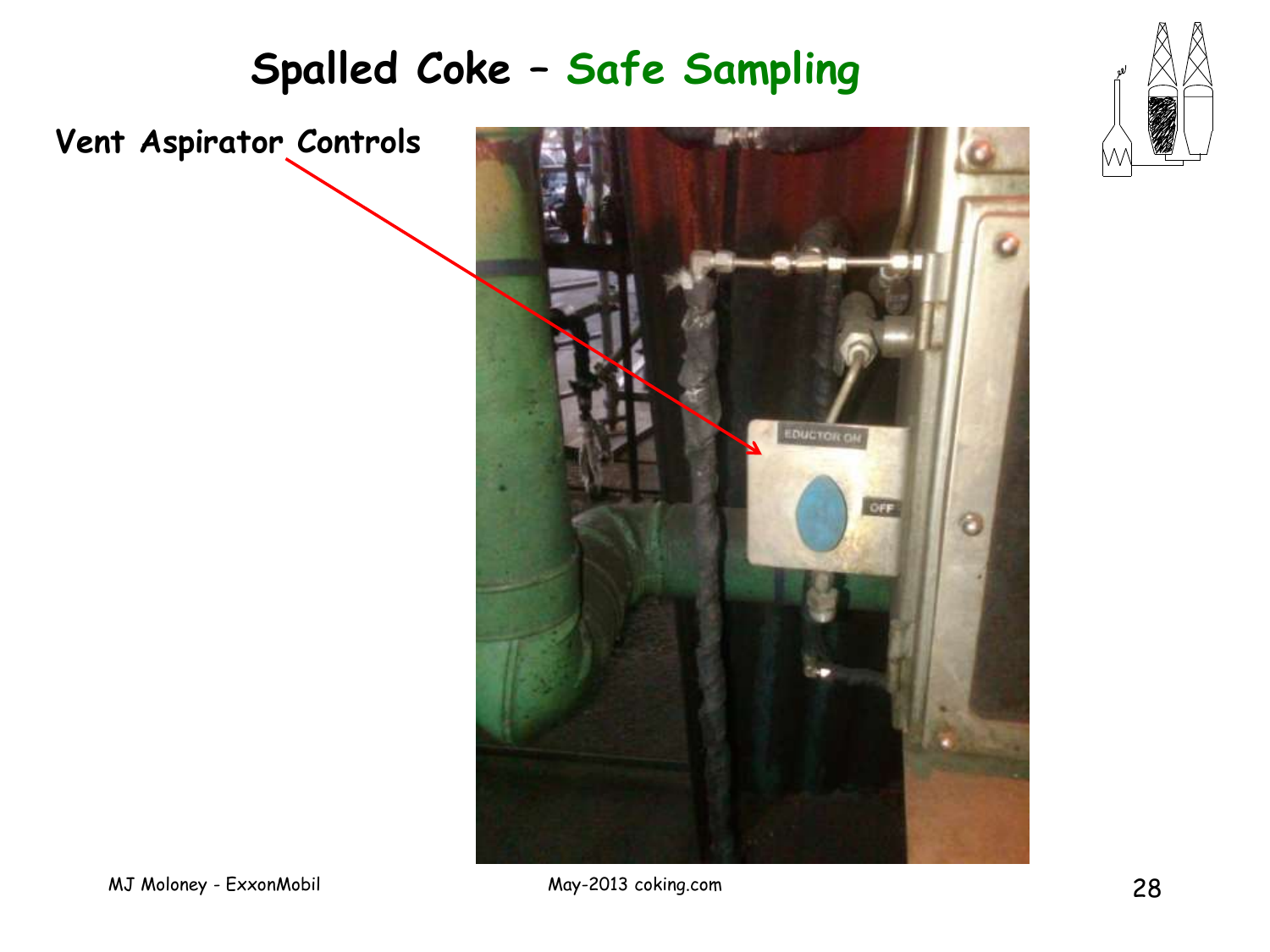#### **Experience with On-Line Hot Tar Analyzers**



An On-Line Flow-Through Viscometer was used successfully for many years at a formerly-owned site.

- => Expensive Installation
- => High Maintenance & Frequent Calibration
- Recently installed an On-Line Gravity Analyzer
	- => Nuclear-based instrument
	- => Non-intrusive, low maintenance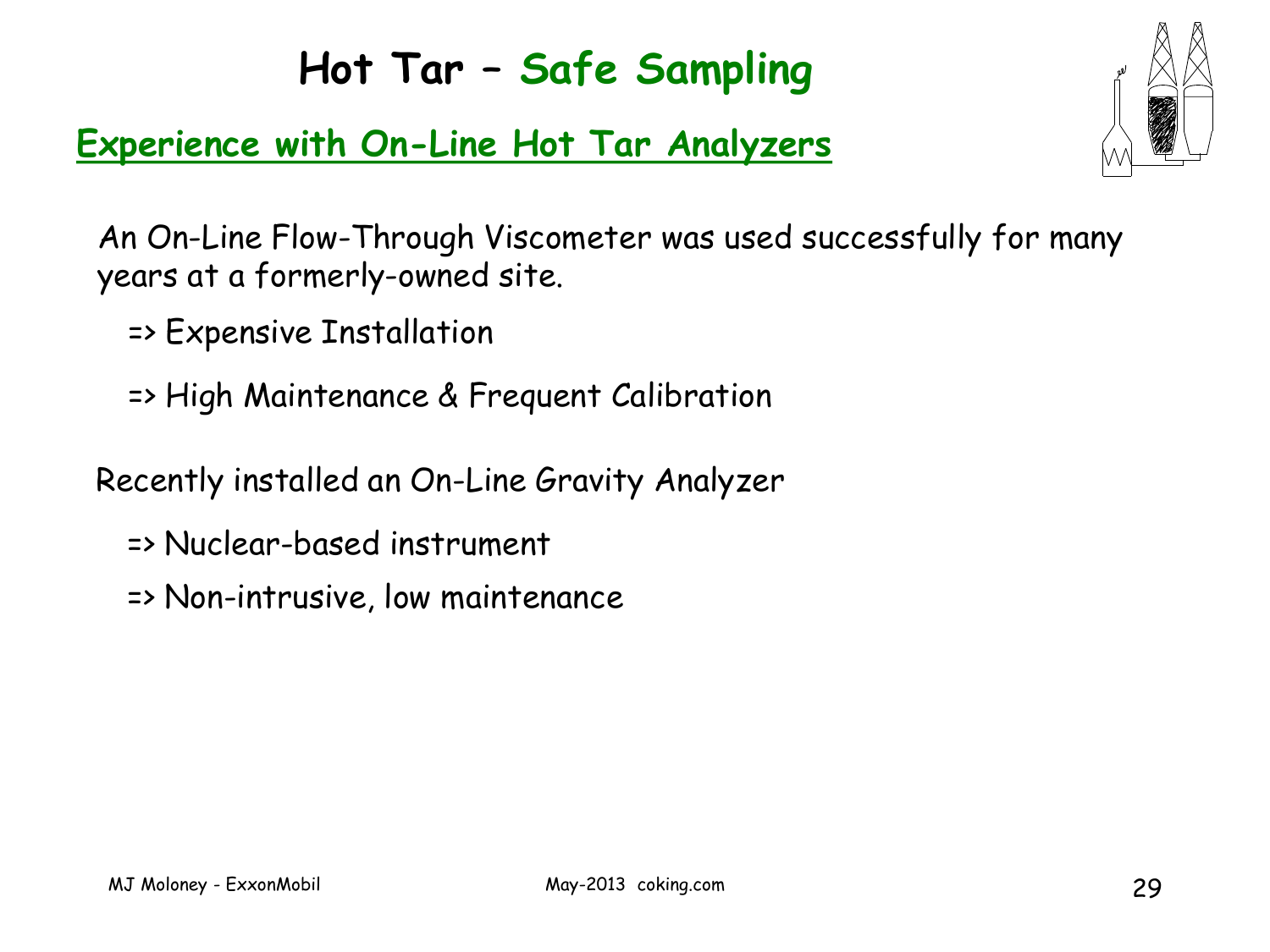#### **Spalled Coke – Safe Sampling**

**Continual Sampling of Furnace Pass During On-Line Spalling allows tracking of Coke Removal Effectiveness during the Spall**

A slipstream of furnace pass outlet flow (steam and coke) was passed through a coil in a counter-flow water bath.

Samples are taken into calibrated beakers, allowed to settle and effectiveness of the spall could be gauged as time progressed



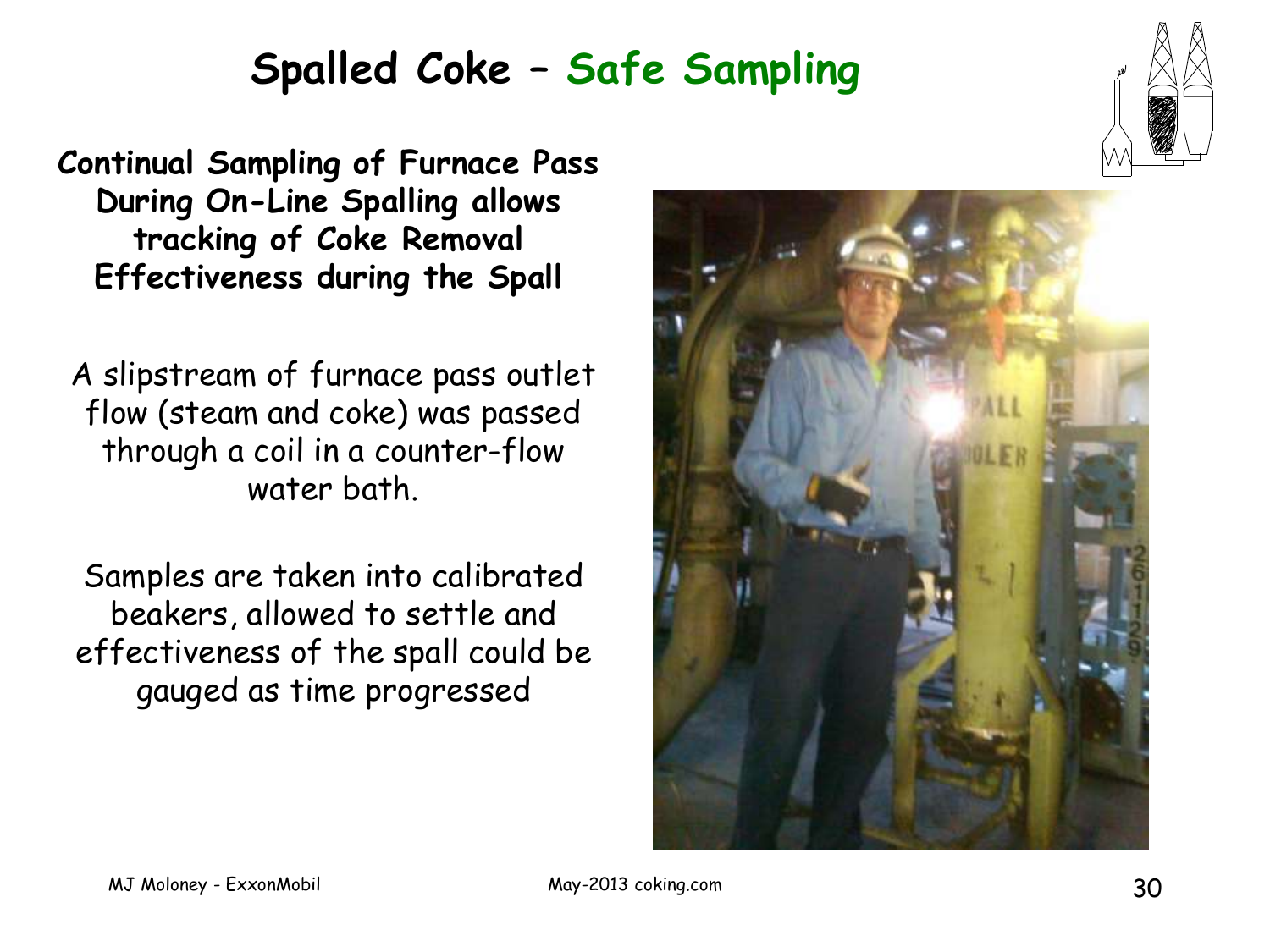## **Spalled Coke – Safe Sampling**

**Close-Up photos of the water and sample piping**

Sample inlet & outlet piping from furnace



#### Water outlet & inlet piping from furnace